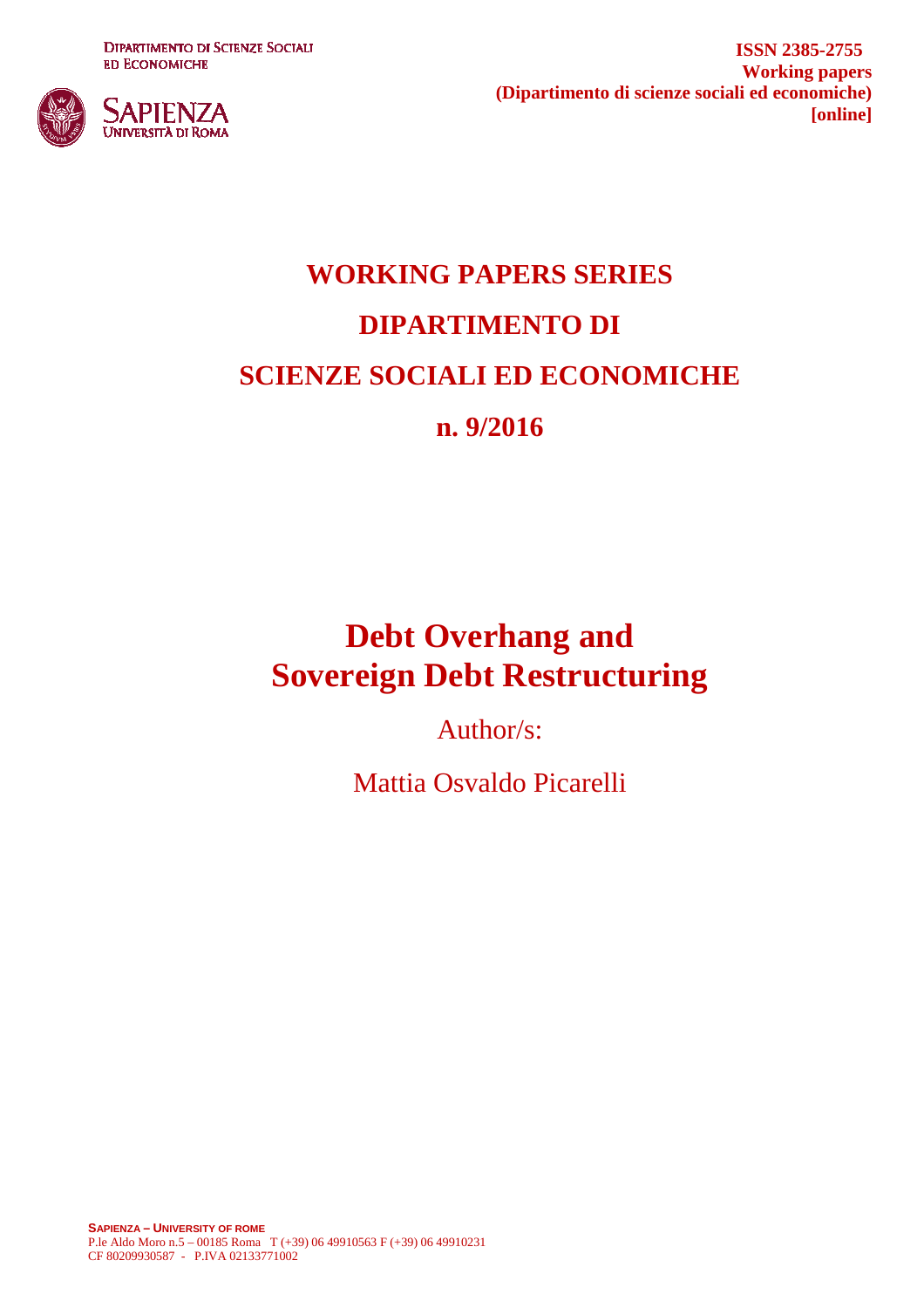### Debt Overhang and Sovereign Debt Restructuring<sup>∗</sup>

Mattia Osvaldo Picarelli

Sapienza University of Rome

November 21, 2016

#### Abstract

Debt overhang is defined as a situation where a large amount of debt distorts the optimal investment decisions and discourages the government's efforts of the debtor country to undertake the necessary "adjustment policies".

In this paper I study some different strategies that can be used to solve the sovereign debt overhang problem. In particular, I consider two strategies based on a debt restructuring process, via haircut or rescheduling, and a third one based on conditionaladditional lending. This strategy relies on the idea that the debtor country can get new lending from the existing creditors, in order to undertake investments that can affect the productivity shock distribution in a positive way (or reduce the probability of default).

The aim of this paper is to study the consequences, deriving from the three strategies described, on the incentives to invest in a "troubled country". According to these consequences and under some specific conditions, I rank the three strategies in order to see which is the most effective one. In particular, I find that if the change in investments due to the conditional-additional lending makes the probability of default low in this scenario, the conditional lending strategy will be the most effective one. Basically, this paper might help the policy-makers to implement the right intervention according to the specific scenarios considered.

JEL Codes: C78, F34, H63

Keywords: Debt Overhang, Debt Restructuring, Nash Bargaining, Haircut, Rescheduling, Conditional Lending.

<sup>∗</sup> I would like to thank Nicola Borri, Salvatore Nisticó, Dario Briscolini and all members of the board of PhD programme in Economics and Finance for their useful comments and suggestions. The research was developed within the framework of the PhD programme in Economics and Finance of Sapienza University.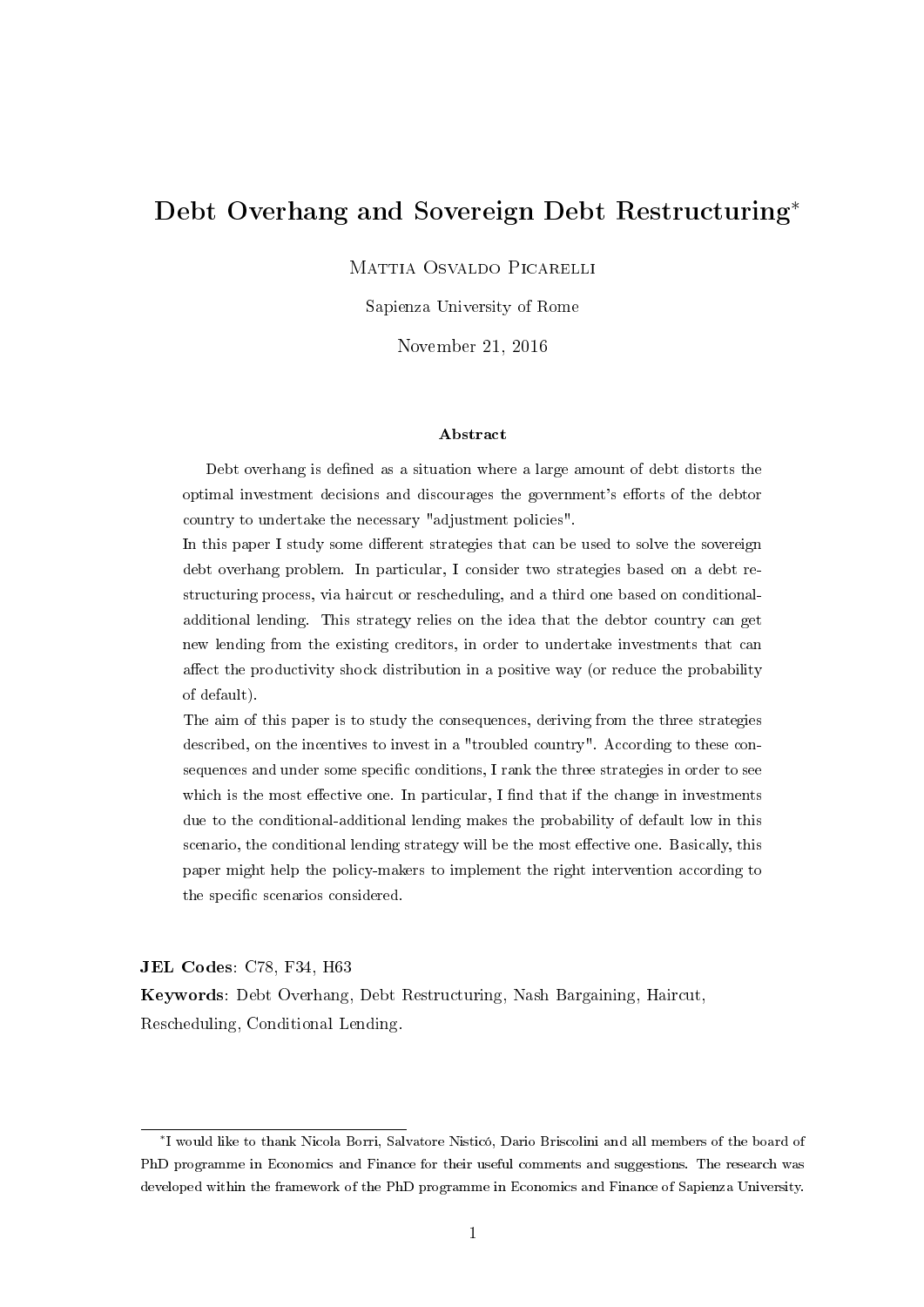#### 1 Introduction

In the past, debt accumulation and consequent default problems were considered an issue just for the developing and poor countries. Recently instead also some advanced economies have started to suffer from an extensive debt accumulation (Figure 1). The last decade indeed, due to the financial crisis of 2007 and the following sovereign debt crisis of 2009. has been characterized for a huge increase in debt in several countries.



Figure 1: General Government Gross Debt as a percent of GDP: Advanced (35) and Emerging Market and Middle-Income Economies (42), 1997-2016. Source: IMF Fiscal Monitor.

These events have re-focused the attention on problems related to an excessive debt accumulation and on the possible policy interventions able to solve them.

In this regard, new attention has been posed on the debt overhang theory which analyzes the disincentive effect that an high level of debt produces on investments. Basically, a debt overhang scenario occurs when a debtor country, due to the "debt servicing obligations", can benefit only of a small portion of the profits deriving from the investments undertaken. In such a situation, debt is perceived as a tax on country's resources and it disincentives investments. For the same reason, a debt overhang condition is likely to discourage even the government's efforts of the debtor country to undertake the necessary "adjustment" policies".

Considering these negative consequences deriving from an excessive debt accumulation, debt sustainability problems might arise. In this situation the use of fiscal policy in order to deal with cyclical crises might be undermined. This is the reason why new interest has been posed on sovereign debt restructuring (IMF (2013), IMF (2014), Buchheit et al. (2014)). The recent Greek case (with the largest restructuring episode in history) has re-animated the debate on how to restructure the public debt and on its possible consequences. Several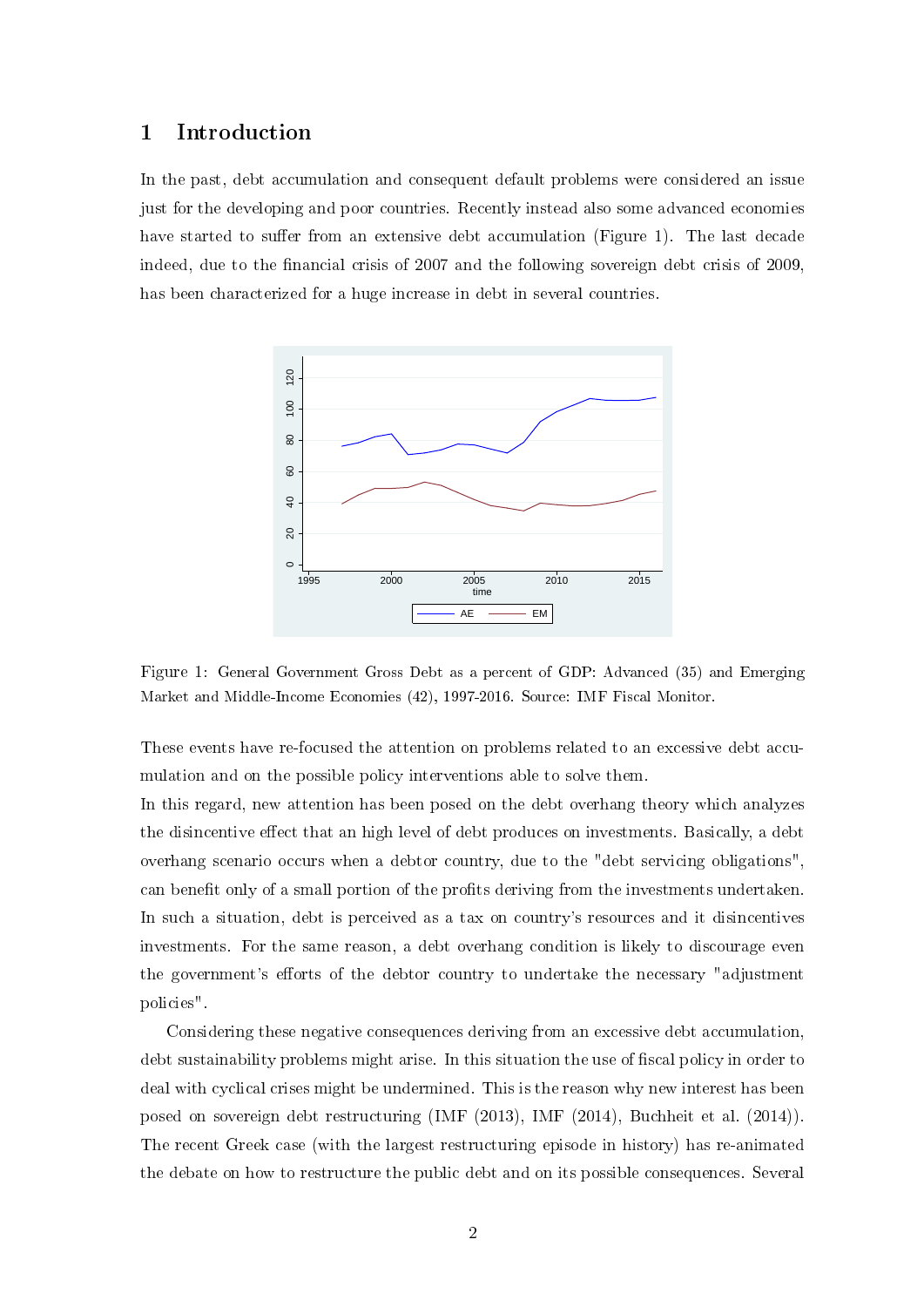proposal for a different form of debt restructuring have been advanced in the last years (Gianviti et al  $(2010)$ , Paris and Wyplosz  $(2014)$ ).

The aim of this paper is to build a two periods model with default risk that allows to analyze the effects of three different strategies, able to solve a debt overhang problem and to restore the incentives to invest in a highly indebted country, in order to find out the most effective one:

- 1. Sovereign debt restructuring: haircut
- 2. Sovereign debt restructuring: lenghtening of maturities
- 3. Conditional lending

With a large amount of outstanding debt, maintaining unchanged the nominal value of the debtor's obligations can produce negative consequences for both creditors and debtor. In such a situation and according to the debt overhang theory, a debt reduction could be an efficient strategy for both creditors and debtor countries. It should restore incentives to invest although it is not known which might be the most effective way to do that: haircut or lengthening maturities. A priori, it would seem reasonable to assume that an haircut can produce more effective results as it would deal with debt problems once and for all, solving definitely the problem of uncertainty. A lengthening of maturities process instead may just exacerbate the debt overhang condition by postponing the solution of the problem and without eliminating the uncertainty related to the borrower's financial conditions and repayment capacity.

The third strategy here analyzed is the so called "conditional lending" that is based on an additional financing, from existing lenders, for the debtor country. These creditors may, indeed, grant additional loans with the aim to protect the value of their claims toward the debtor country.

Just to give an example, after the eruption of the sovereign debt crisis and the provision of some additional lendings for Greece, debt restucturing interventions in the form of haircut became necessary in order to recover from a dramatic situation and to calm down the markets. This means that the strategy of providing new lending to the debtor country might work just under some specific conditions. I assume such new lending "conditional" because it is related to the debtor's commitment to make the necessary "adjustments" (investments). Moreover, I assume this new lending constrained by a specific credit ceiling and able to reduce the probability of default under specific conditions.

A comparison between these three strategies, with a focus on their consequences, might be useful in order to see which is the best way to deal with a debt overhang problem. In particular, given the current Greek crisis, such study might provide some useful information for the policy makers who are trying to solve the situation.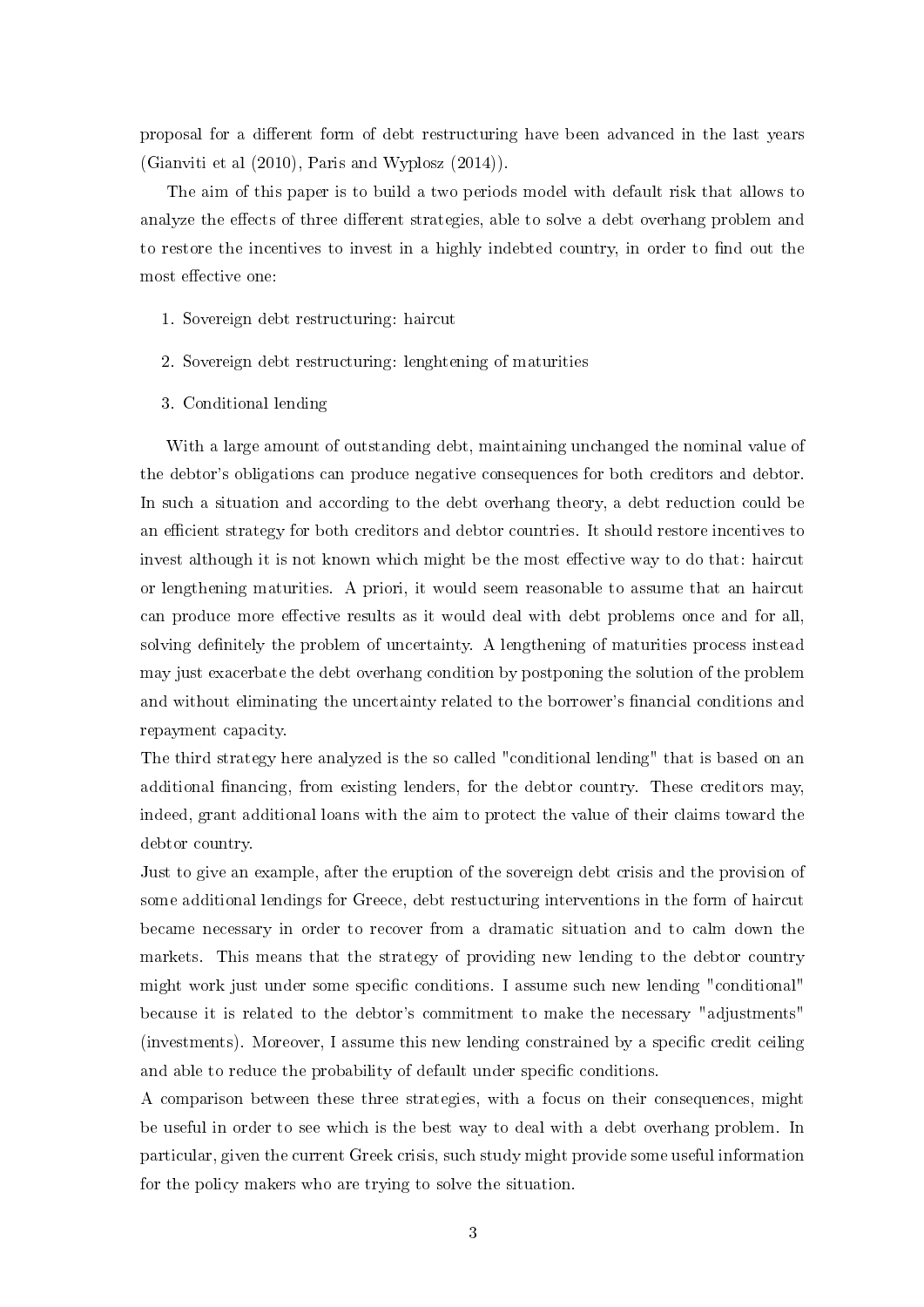The paper proceeds as follows: Section 2 makes a literature review; Section 3 develops the theoretical model characterizing the restructuring through haircut, the restructuring through rescheduling and the conditional lending strategy; Section 4 concludes.

#### 2 Related Literature

The debt overhang theory has been introduced for the first time by Myers (1977) in a corporate context. He defined debt overhang as a situation where the high level of debt distorts the possibilities for companies to make optimal future investment decisions. More specifically, a firm is less incentivated to invest because the benefits (i.e. future cash flows) deriving from the additional investment undertaken must be used largely to reimbourse the existing debt holders (rather than to pay the shareholders). The larger is the profit that goes to the creditors the lower is the incentive to invest and to suffer the cost of investment for the shareholders. Potential lenders might even decide to not finance the firm because of its high debt. Otherwise, they might ask for an higher interest rate in order to protect themselves. This reduces debtor's gain deriving from the investment undertaken thus creating a disincentive effect in the firm's investments policy. This reduced incentive to invest may then imply an underinvestment problem for firms with high levels of debt.

An example might be useful to clarify the debt overhang concept. Let's consider a firm with a debt of \$100, due the next year, and a future income of \$80 (i.e. the company will be in default the next year). Let's assume there is an investment opportunity that costs \$5 and produces \$15 next year  $^1$  and the firm needs to raise funds to finance it. If the existing creditors are senior, then there will be no new investors willing to finance the project because the benets will go just to the original creditors (who will increase their payoff to \$95) whereas the new ones will get nothing. If, instead, the project gives \$30 the next year, new investors might be interested in funding the project because they can get \$10 next year in return for the \$5 invested today. In conclusion, it is possible to finance investment just if the NPV of investing is larger than the debt overhang (here defined as the difference between assets and liabilities).

This concept of debt overhang used in the finance literature is similar to the concept used in the macro literature where the debt overhang has been analyzed mainly in the context of sovereign-debt crises. Indeed, due to the debt crises in the 80s and 90s, this theory has been extended in a sovereign context with the aim to explain the effects that the high debt had produced on the level of investment in the "less developed countries"  $(LDCs)^2$ . In those

<sup>&</sup>lt;sup>1</sup> assume the interest rate is zero so the project has a NPV of \$10.

<sup>&</sup>lt;sup>2</sup>Several papers have analyzed these effects in that period (Krugman (1988), Krugman (1989), Borensztein (1990), Obstfeld and Rogoff (1996) and Sachs (1989)).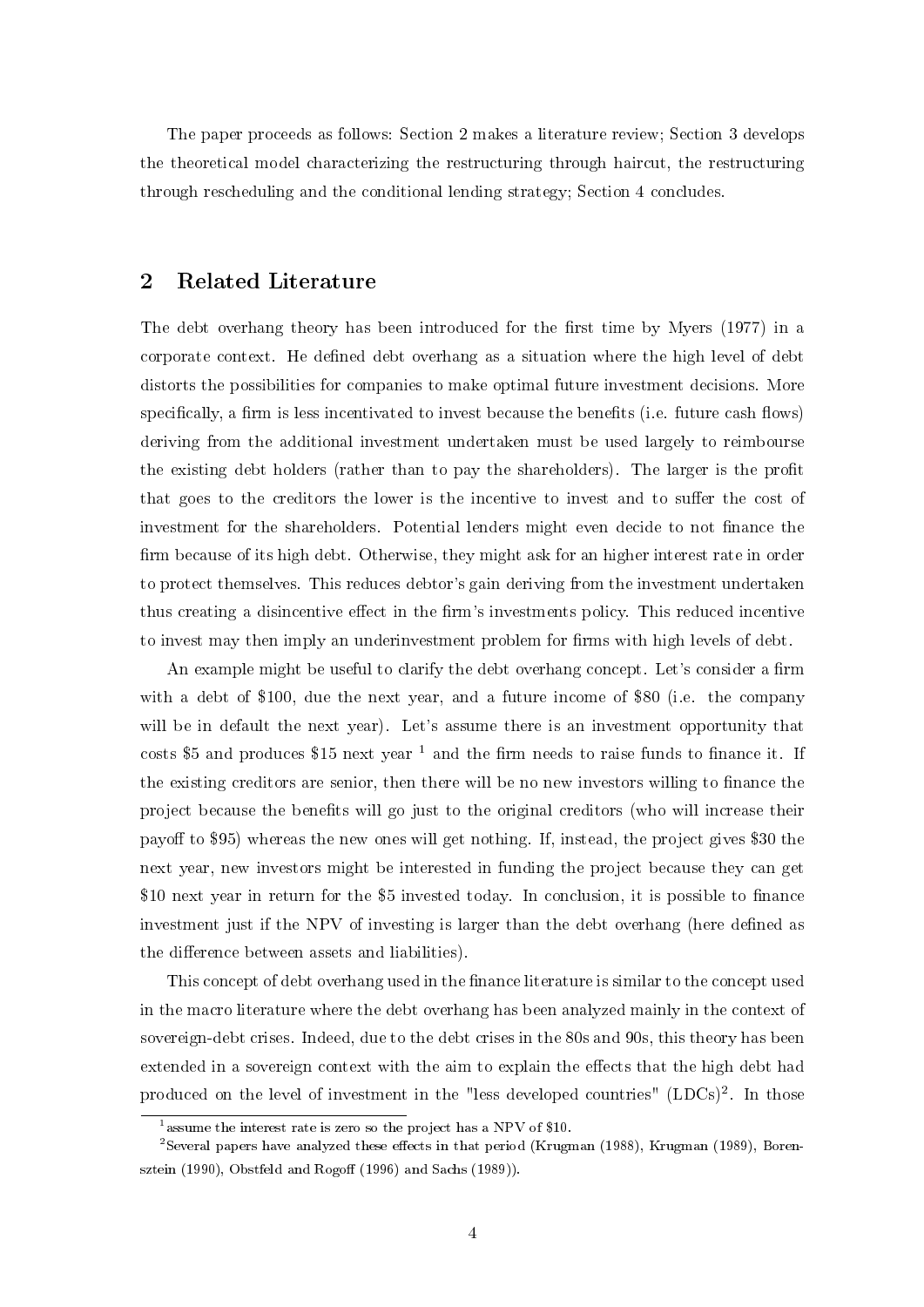years, the highly indebted countries' low investments level and the low growth rate were often attributed, at least in part, to the high level of foreign debt. According to the debt overhang assumption, the accumulated debt discourages private sector's investment and the government's adjustment efforts because a possible improvement in the debtor country's performances determines mainly an increase in creditors' repayment.

From an empirical point of view, several studies tried to quantify the negative effects produced by an high level of debt. From on side, the literature focused on the effects on investments (Deshpande  $(1997)$ ); from the other side, it focused on the direct effect on GDP growth rate. In this regard, some papers identified a non-linear relationship between debt and growth (Pattillo et al (2011); Clements et al (2003) and Reinhart et al (2012)) showing that high debt can affect negatively growth just if some thresholds are reached.

Several papers showed how desirable a debt relief was in the 80s and 90s for the LDCs. The debate was focused on the effects produced by the implemented restructuring programs. In particular, part of the literature showed the beneficial effects that some debt restructuring plans (the Brady Plan over all) produced in some countries. Arslanalp and Henry (2004) show the positive consequences that the Brady Plan had for both creditor and debtors countries. Specifically, they analyze these positive effects with respect to the stock prices for the debtor countries involved and the US commercial banks (i.e. the largest creditors at that time) with significant loan exposure towards those countries.

See Arslanalp and Henry (2006) for a literature review on the debt overhang problem.

In order to study the different possibilities available to restructure sovereign debt, it is useful to start from the survey of Das et al (2012a) and Das et al (2012b). In these papers, some interesting "stlylized facts" are described such as the frequency of restructuring, the number of London and Paris Club deals, the procedures used etc. regarding the several restructuring episodes that occurred between 1950 and 2010. In particular, some differences between the restructuring processes implemented by haircut and processes implemented by lengthening maturities are highlighted.

Even Reinhart and Trebesch (2015) analyze, but just from an empirical point of view, the different consequences produced by restructuring processes implemented via haircut or via lengthening maturities. In particular, they show that the debtor countries' conditions (economic growth or credit ratings) improve significantly just in case of debt write-offs. Different form of debt reliefs instead, such as lenghtening of maturities, are not generally followed by such results.

Let's see now how the three strategies, described in the introduction, have been treated so far.

In literature, a debt restructuring via haircut was initially analyzed by considering an exogenous debt reduction. Examples are given by Marchesi and Thomas (1999), Froot (1989) and Sachs (1989).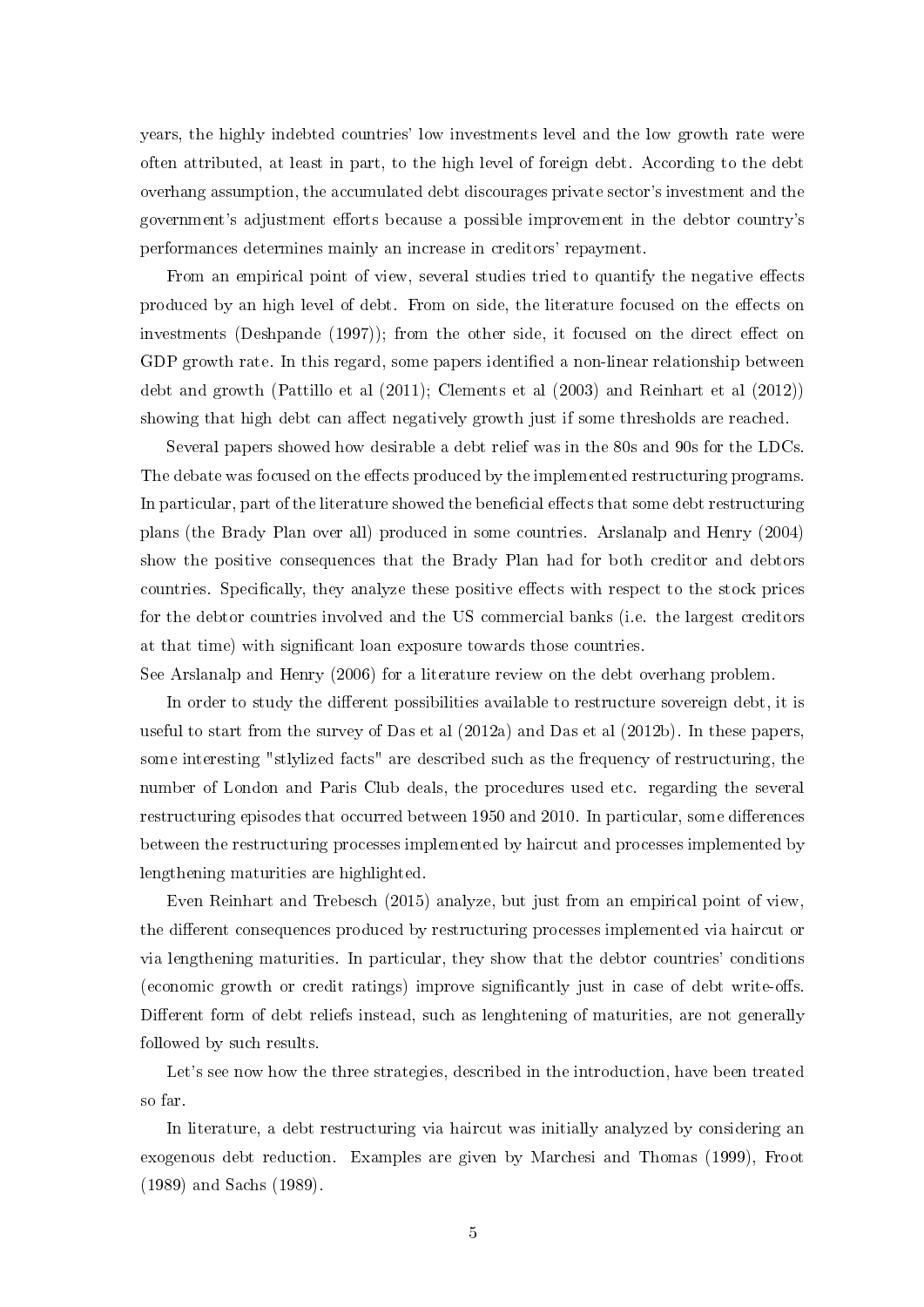Literature has just recently started to consider an endogenous debt reduction, determined in a renegotiation process between creditors and debtor country. In this regard, Yue (2010) and Prokop (2012) are interesting papers because they consider a renegotiation between creditors and debtor in the form of a Nash Bargaining.

To my knowledge, no theoretical model has been built to study the effects, in a debt overhang context, of a debt restructuring via lengthening of maturities. However, the three periods model presented in Fernandez and Martin (2015) offers interesting food for thought for my goal especially in term of rollover risk. Bac (1999) instead considers an extreme lenghtening of maturity in the form of grace periods deriving as a Nash equilibrium creditors' strategy in a dynamic non cooperative game.

Finally, regarding the conditional lending (analyzed in particular by Obstfeld and Rogo (1996), Sachs and Cohen (1982) and Krugman (1988)), most of the literature has argued that the strategy of granting new loans to an indebted country appears to be effective. Several studies have shown indeed that the liquidity constraints of debtor countries were just the main reason of low investment (Sachs and Cohen (1982), Froot (1989) and Borensztein (1988)). This may suggest that debt reduction operations should be accompanied by further loans in order to be more effective.

#### 3 The Model

Let's consider a two periods model  $(t = 1, 2)$  for a debtor country that can be described by the following timeline:



At time  $t = 1$  the country has an exogenous endowment  $Y_1$  and an investment opportunity. The country then invests  $K_2$  at  $t = 1$  and gets a profit  $AF(K_2)$  at time 2 (capital is assumed to depreciate at 100 %) with  $F''(K_2) < 0$ . "A" is the productivity shock and it is represented by a random variable that belongs to  $[A, \overline{A}]$ , with  $E(A) = 1$  and density probability function  $\pi(A)$ .

It is further assumed that the country has inherited debt D that expires in  $t = 2$ . It means that  $AF(K_2)$  will be used in  $t = 2$  for both consumption and debt repayment.

Let's assume that the country is risk neutral with the following utility function:

$$
U_1 = C_1 + E(C_2)
$$
 (1)

To simplify, it is assumed that the discount factor is  $\beta = 1$  and that the world interest rate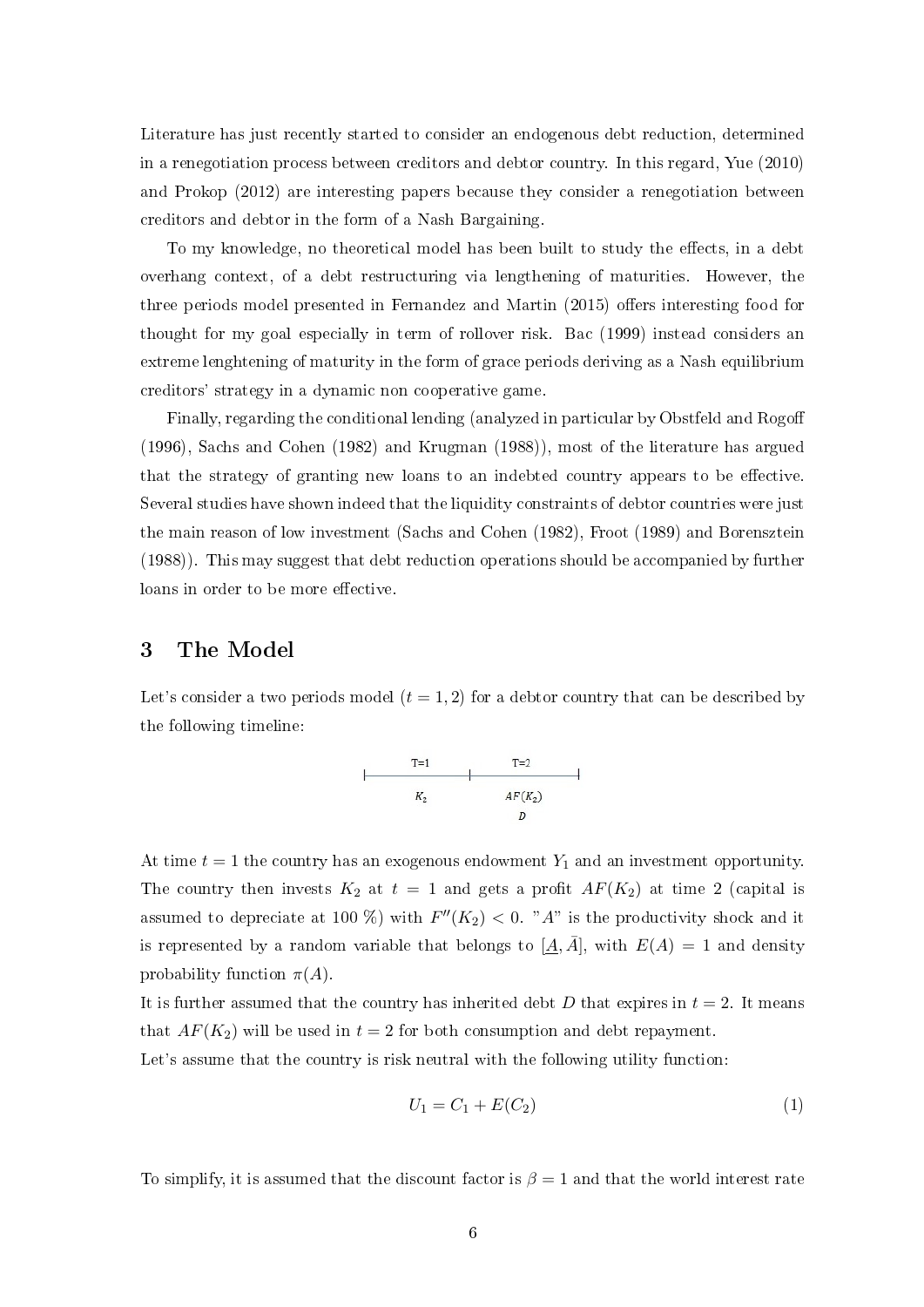is  $r = 0$ .

Moreover, I assume that  $\eta AF(K_2)$  represents the output reduction for the debtor country in case of default (as a deadweight loss) <sup>3</sup> with  $0 < \eta < 1$ .

At time  $t = 1$ , consumption is given by  $C_1 = Y_1 - K_2$  whereas in  $t = 2$  by  $C_2 = AF(K_2) - P$ . P represents the debtor's payment  $P = min[D, \eta AF(K_2)]$  which depends on the realizations of A. From this expression it is possible to identify two intervals for the realizations of the variable A:

- if  $A < \frac{D}{\eta F(K_2)}$  default will be more convenient for the debtor country as the output reduction in case of default is less than the cost of debt repayment;
- if  $A > \frac{D}{\eta F(K_2)}$  the country repays its debt because it is more convenient compared to the loss of output that it would suffer in case of default.

To see the effect on the debt overhang problem of an haircut restructuring process, I assume that in case of default in  $t = 2$ , there is a re-negotiation between creditors and debtor in the form of Nash Bargaining. In this re-negotiation, an haircut on debt is determined in an endogenous way.

Let's see in more details how this re-negotiation process works.

#### 3.1 Restructuring via haircut

In the Nash Bargaining there are two different scenarios that must be taken into account:

- 1. Agreement: the creditors receive as payment the new level of debt determined in the re-negotiation process whereas the debtor gets the difference between the output produced in the second period and what it must repay:  $U^C = D(1 - h)$  $U^D = AF(K_2) - D(1-h)$
- 2. No Agreement: to simplify I assume that the creditors gets nothing whereas the debtor suffers a reduction in its output because of the default:  $\bar{U}^C = 0$  $\bar{U}^D = (1 - \eta)AF(K_2)$

 $\hbox{}^3\eta AF(K_2)$  in literature can be considered both as a fraction of output of the debtor country that can be expropriated from creditors or just as an output reduction due to the default. In this paper I will consider it as an output reduction. Several papers study the consequent output reduction for a country in default deriving from trade sanctions (Rose (2005)), exclusion from nancial markets (Cruces and C. (2013)), reduced credit to the private sector (Arteta and G. (2008))etc. The so called "issue linkages". For a review see Sandleris (2012)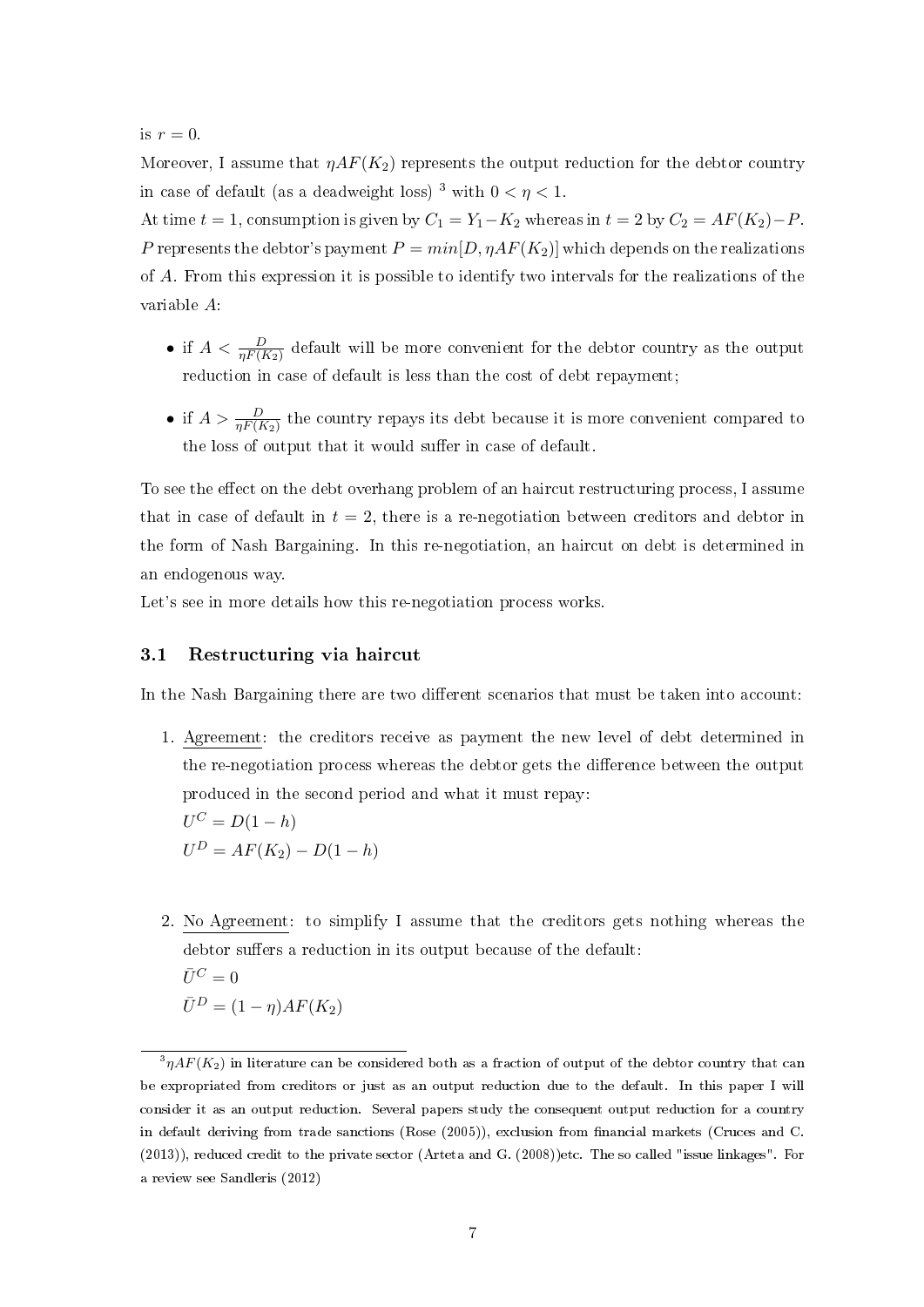where  $U^C$  and  $U^D$  represent respectively creditors' and debtor's utility functions in case of agreement ( $\bar{U}^C$  and  $\bar{U}^D$  in case of no agreement).

Thus, it is possible to build the creditors'  $(U^C - \bar{U}^C)$  and debtor's surplus functions  $(U^D \bar{U}^D$ ) that represent the utility gains of creditors and debtor country in case of agreement in the Nash Bargaining. The resulting Nash product  $\Omega$  must be maximized with respect to h (i.e. the amount of haircut) considering  $\theta$  as creditors' bargaining power and  $(1 - \theta)$ as debtor's bargaining power. This is a maximization problem with creditors' and debtor's surplus functions as constraints.

$$
\begin{aligned}\n\max_{K_2} &\Omega\\
\text{s. t.} &\quad U^C - \bar{U}^C \ge 0\\
\text{s. t.} &\quad U^D - \bar{U}^D \ge 0\n\end{aligned}
$$

The result of this maximization is:

$$
h = 1 - \theta \eta \frac{AF(K_2)}{D} \tag{2}
$$

Computations are showed in Appendix A.

Thus, the amount of debt reduced that must be paid at the end of the Nash Bargaining process is:

$$
D(1-h) = \theta \eta AF(K_2)
$$

If  $\theta = 0$ , there will be a 100% haircut: the debtor pays 0.

If  $\theta = 1$ , there will be a 0% haircut: the debtor pays  $\eta AF(K_2)$ . If  $0 < \theta < 1$ , then  $0 < h < 1$  and the debtor pays an amount  $0 < D(1-h) < \eta AF(K_2)$ . In conclusion, as we can see from equation  $(2)$ , it is possible to claim that:

- an increase in creditors' bargaining power reduces the level of  $h$ ;
- an higher output reduction in case of default negatively influences the level of  $h$  (as a sort of disincentive to default);
- an higher D implies the necessity of an higher haircut.

Thanks to the result of the restructuring process just found, consumption in the second period can be re-written as:

$$
C_2 = \begin{cases} C_2^R = AF(K_2) - D(1 - h) \\ C_2^N = AF(K_2) - D \end{cases}
$$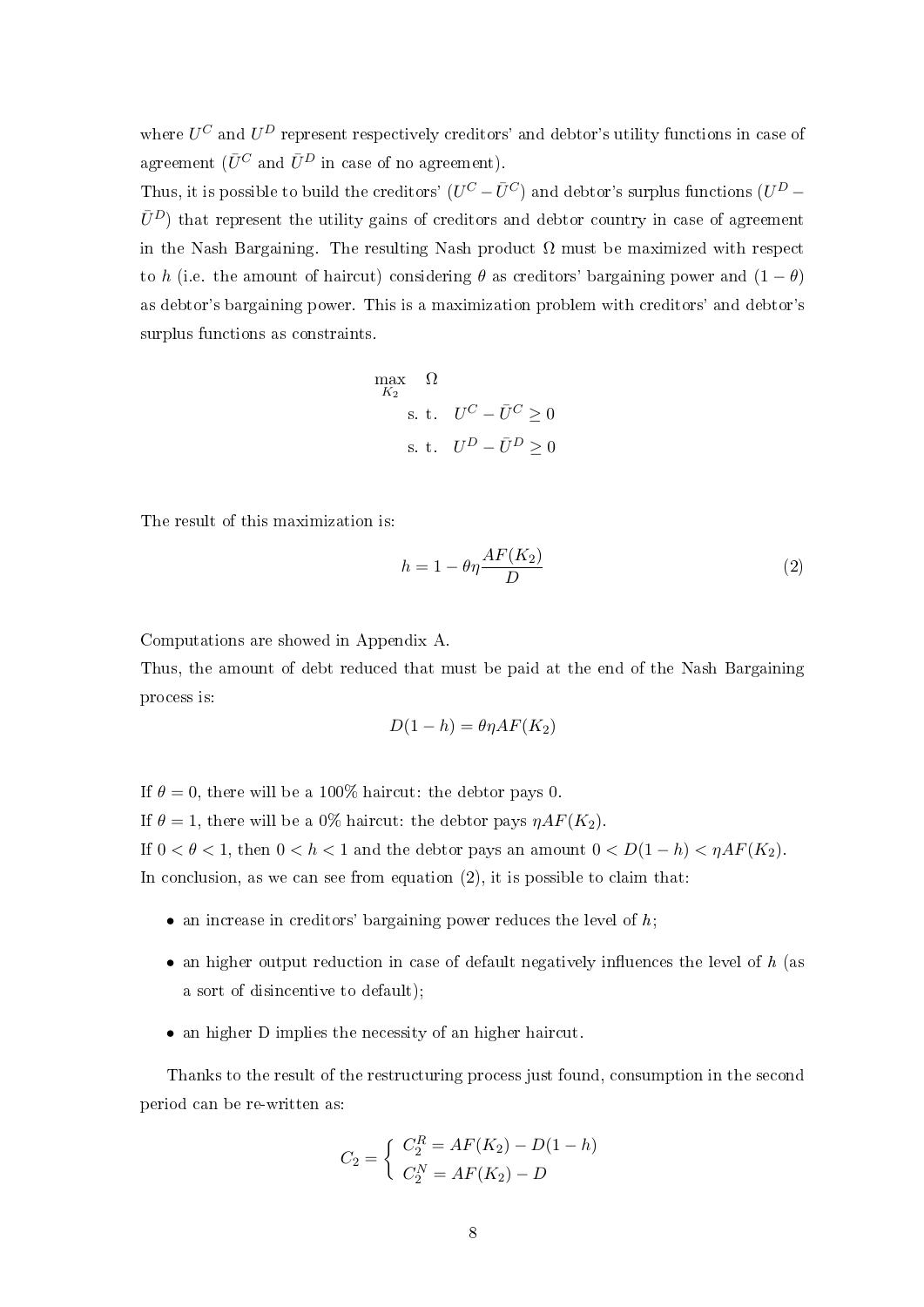With  $C_2^R$  consumption in case of restructuring and  $C_2^N$  consumption in case of no default. Maximizing the (1) with respect to  $K_2$  and taking into account the result deriving from the Nash bargaining produces the following result:

$$
F'(K_2)\left[1 - \theta \eta \int_{\underline{A}}^{\frac{D}{\eta F(K_2)}} A \pi(A) dA - \pi \left(\frac{D}{\eta F(K_2)}\right) \frac{D^2}{\eta F(K_2)^2} (1 - \theta)\right] = 1
$$
 (3)

Computations are showed in Appendix A1.

 $\theta \eta \int_{A}^{\frac{D}{n^{F(K_2)}}} A \pi(A) dA$  represents how the marginal change in  $K_2$  affects the payment in case of haircut (if there is a change in the amount to be paid) and  $\pi \left( \frac{D}{\eta F(K_2)} \right) \frac{D^2}{\eta F(K_2)^2} (1 - \theta)$ represents the difference between the repayment change in case of no haircut and in case of haircut due to a change in  $K_2$  (that affects the default probability).

Thus, it is possible to claim that the final result, in terms of incentives to invest, depends on the value of the parameter  $\theta$ : the lower the value of this parameter, the higher will be the incentives to invest. This is because the smaller the  $\theta$ , the greater will be the value assumed by  $h$ . In other words, the effectiveness of the haircut result depends on the creditors' bargaining power.

In order to see how the creditors' bargaining power  $(\theta)$  affects the relation between debt and investment it is useful to compute the implicit differentiation of  $(3)$ .

$$
\frac{dK_2}{dD} = \frac{\left[\frac{\theta D}{\eta F(K_2)^2} F'(K_2) \pi \left(\frac{D}{\eta F(K_2)}\right) + F'(K_2)(1-\theta) \frac{D}{\eta F(K_2)^2} \left(\pi' \left(\frac{D}{\eta F(K_2)}\right) \frac{D}{\eta F(K_2)} + 2\pi \left(\frac{D}{\eta F(K_2)}\right)\right)\right]}{U''(K_2)}
$$

that is negative if  $U''(K_2) < 0$ . Computations are showed in Appendix A2.

#### 3.2 Restructuring via rescheduling

A second strategy here analyzed is related to a restructuring process via lengthening of maturities. In order to model a rescheduling process, I add an intermediate period where the debtor country has an exogenous endowment  $Y_2$  and it is due a debt payment  $D_2$ . The following timeline describes the current situation:



It is assumed that the debtor country doesn't have the necessary resources to repay this amount of debt  $(Y_2 < D_2)$ . Therefore, its only available strategy is to default on  $t = 2$  and it would imply an output loss for the debtor country both in  $t = 2$  and  $t = 3$ .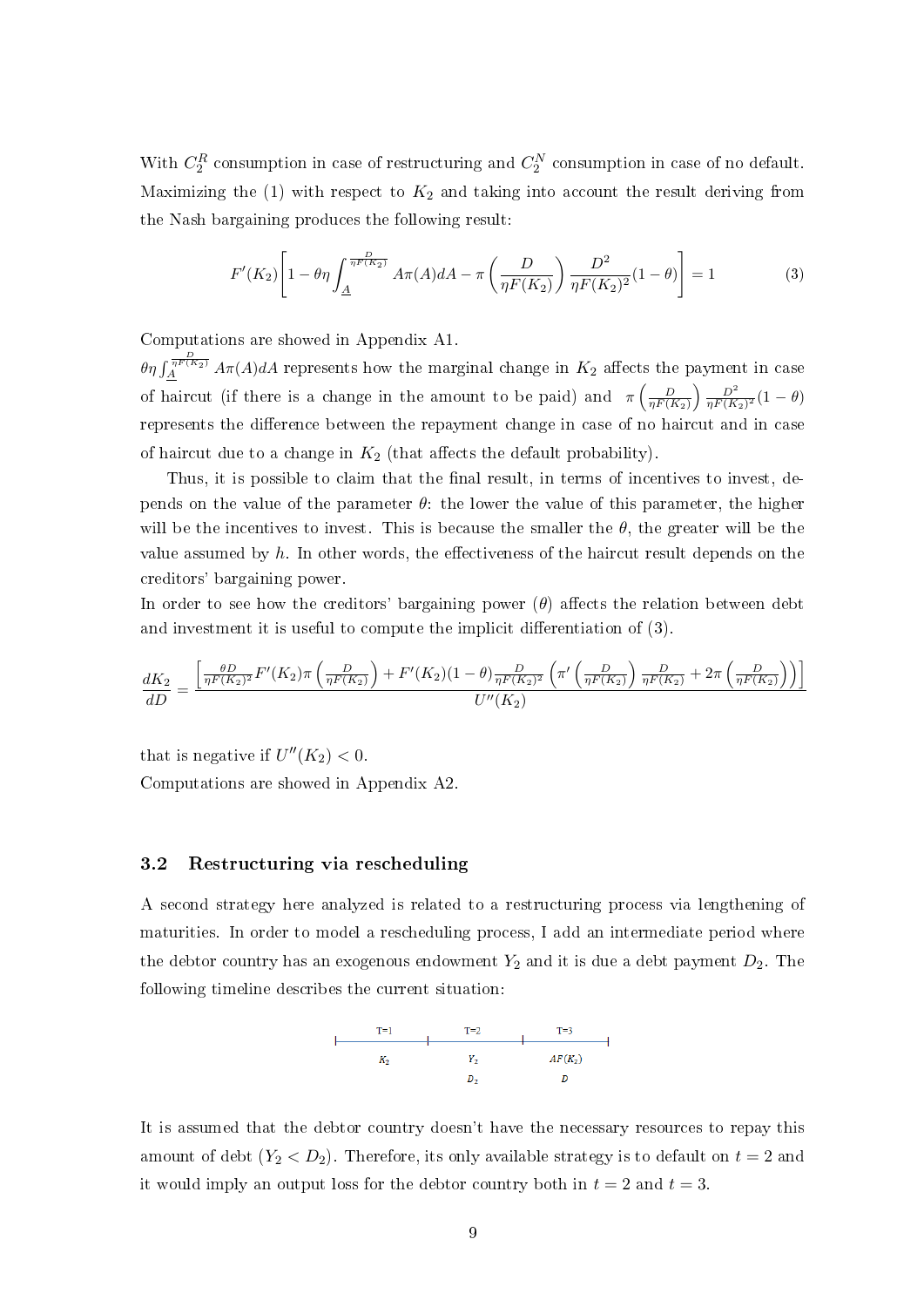From creditors' point of view, it is surely preferable to avoid a default as it would involve a total loss of their claims. Thus, creditors give the opportunity to restructure the debt through a lengthening of maturities. It means to postpone the payment of  $D_2$  from  $t = 2$ to  $t = 3$  through a debt rollover. Then, in the third period, since the debtor country gets prots from investment and there is the realization of the productivity shock, creditors might be fully repaid.

Since I am introducing the debt rollover's interest rate, it is necessary to consider a risk free interest rate  $r_F \neq 0$  and a risky interest rate as a convex function of the level of debt  $r = r(D)$ . Thus, I assume that the debt is rolled over at the rate  $1 + r$ . The interest rate  $1 + r$ , defined in such a way, reflects the riskiness of the debtor. If the debtor country has a low level of debt, then the rollover implies a lower interest rate. Vice versa debt is rolled over at an higher interest rate (because of the higher risk).

Thus, in  $t = 3$  the debtor will pay the  $min[D^*, \eta AF(K_2)]$  with  $D^* = D + D_2(1+r)$  that represents the total debt that must be paid.

If  $A < \frac{D^*}{\eta F(K_2)} = A^*$  default will be more convenient for the debtor country since the output reduction in case of default would be less than the cost of paying off the debt.

The other way round, if  $A > \frac{D^*}{\eta F(K_2)}$  the country will pay back its debt because it will be more convenient compared to the output loss that it would suffer in case of default.

Since now we are considering an interest rate different from zero, it is necessary to introduce a discount factor  $\beta = 1/(1 + r(D))$  that is different from 1.

The utility function is:

$$
U = Y_1 - K_2 + \beta E(Y_2) + \beta^2 \left[ \int_{\underline{A}}^{A^*} AF(K_2)(1-\eta)\pi(A)dA + \int_{A^*}^{\overline{A}} (AF(K_2) - D^*) \pi(A)dA \right]
$$

I maximize this utility function with respect to  $K_2$  and the final result is:

$$
\beta^2 F'(K_2) \left[ 1 - \eta \int_{\underline{A}}^{\frac{D + D_2(1+r)}{\eta F(K_2)}} A \pi(A) dA \right] = 1
$$

Computations are showed in Appendix B.

So far, I considered a general case of debt rollover without assuming any form of debt relief related to the lengthening of maturities. Then, I can assume that in order to help the debtor country, the debt rollover is made at the risk-free interest rate  $(1 + r_F)$  as a sort of "concessional interest rate" and not at  $(1+r)$ .

Thus:

$$
\beta^2 F'(K_2) \left[ 1 - \eta \int_{\underline{A}}^{\frac{D + D_2(1 + r_F)}{\eta F(K_2)}} A \pi(A) dA \right] = 1 \tag{4}
$$

and according to this equation  $K_2$  will be greater than before.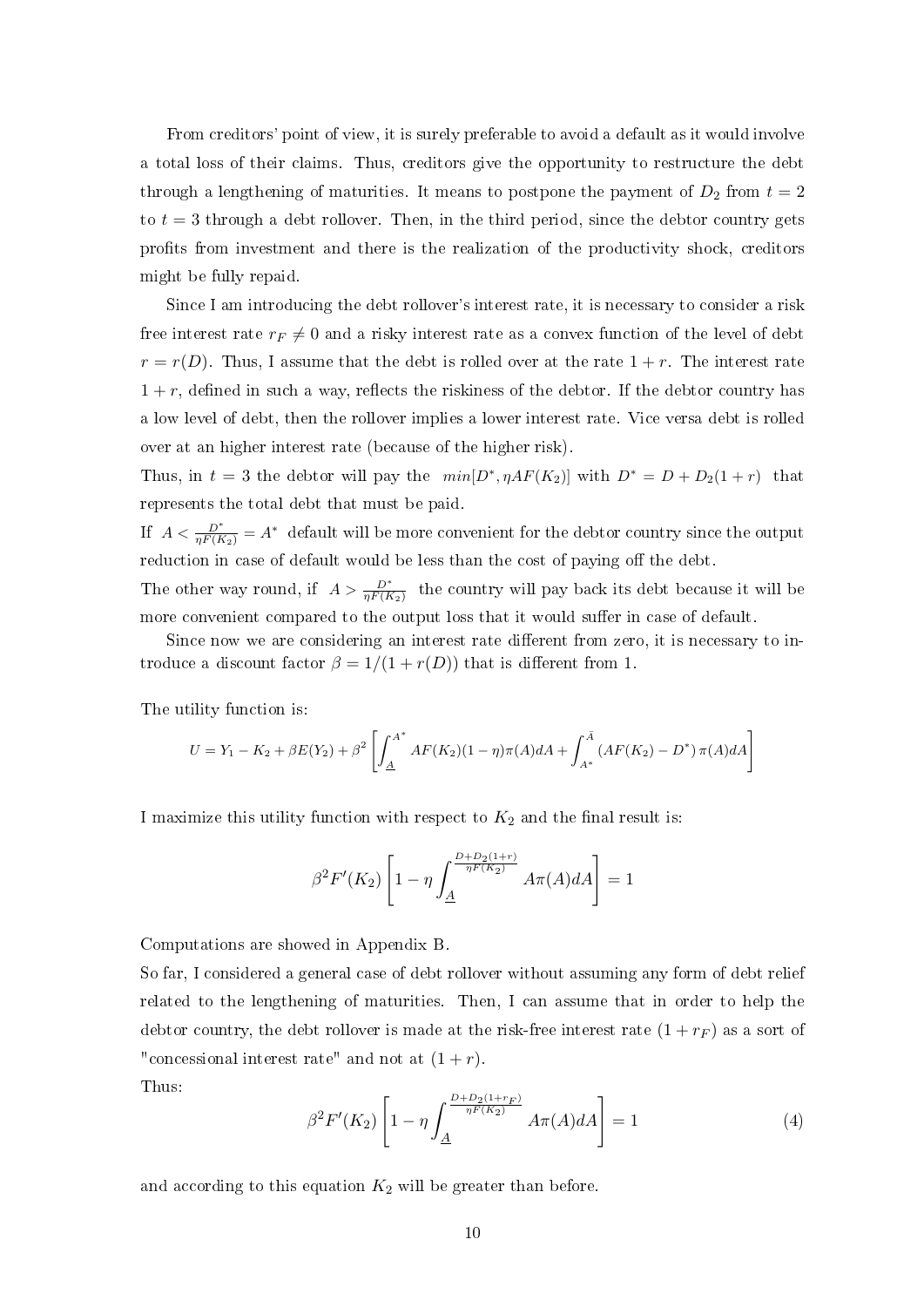Now, since I want to compare this result with that one obtained in the case of haircut (3) (assuming three periods), I have that:

$$
\begin{aligned} \left[1-\theta\eta\int_{\underline{A}}^{\frac{D+D_2(1+r)}{\eta F(K_2)}}A\pi(A)dA -\pi\left(\frac{D+D_2(1+r)}{\eta F(K_2)}\right)\frac{(D+D_2(1+r))^2}{\eta F(K_2)^2}(1-\theta)\right] \\ \geqslant \left[1-\eta\int_{\underline{A}}^{\frac{D+D_2(1+r_F)}{\eta F(K_2)}}A\pi(A)dA\right] \end{aligned}
$$

on the left side we have the result in case of haircut (assuming three periods and debt rollover), on the right that one for rescheduling. The higher one will imply higher incentive to invest.

We can assume an equivalence for a given  $\theta$  and after simplifying we get:

$$
-\underline{\theta} \int_{\underline{A}}^{A2} A \pi(A) dA - \pi(A2) A 2^2 (1 - \underline{\theta}) = - \int_{\underline{A}}^{A1} A \pi(A) dA
$$

with  $A2 = \frac{D + D_2(1+r)}{\eta F(K_2)}$  and  $A1 = \frac{D + D_2(1+r_F)}{\eta F(K_2)}$  and  $A2 > A1$ . Rearranging: θ  $\sqrt{ }$  $-\int^{A2}$  $\overline{A}$  $A\pi(A)dA + \pi(A2)A2^{2}$ =  $\sqrt{ }$  $-\int^{A1}$  $\overline{A}$  $A\pi(A)dA + \pi(A2)A2^{2}$ 

Since:  $\int_A^{A^*} A \pi(A) dA > \pi(A^*) A^{*2}$  as I proved in Appendix A1, then  $\int_A^{A2} A \pi(A) dA >$  $\pi(A2)A2^2$  and the parts in the parenthesis are negative (because  $\theta$  must be a positive value). Moreover, we know that  $\int_A^{A2} A\pi(A) dA > \int_A^{A1} A\pi(A) dA$ . Thus, if  $\theta < \underline{\theta}$ :

$$
\theta \left[ -\int_{\underline{A}}^{\underline{A}2} A \pi(A) dA + \pi(A2) A 2^2 \right] > \left[ -\int_{\underline{A}}^{\underline{A}1} A \pi(A) dA + \pi(A2) A 2^2 \right]
$$

and haircut is better than lengthening of maturities in terms of incentive to invest.  $\theta$  can be then considered as a threshold for creditor's bargaining power:

- if  $\theta < \theta$  an haircut will be preferred.
- if  $\theta > \underline{\theta}$  a lengthening process will be preferred.

#### 3.3 Conditional-Additional Lending

An high debt can adversely affect investments in two ways: through the debt overhang condition above examined and through the credit rationing.

The credit rationing derives from the presence of high interest rates that an highly indebted country faces into the international nancial markets, because of its weak standing.

It should be verified if the main reason for the low level of investment are the liquidity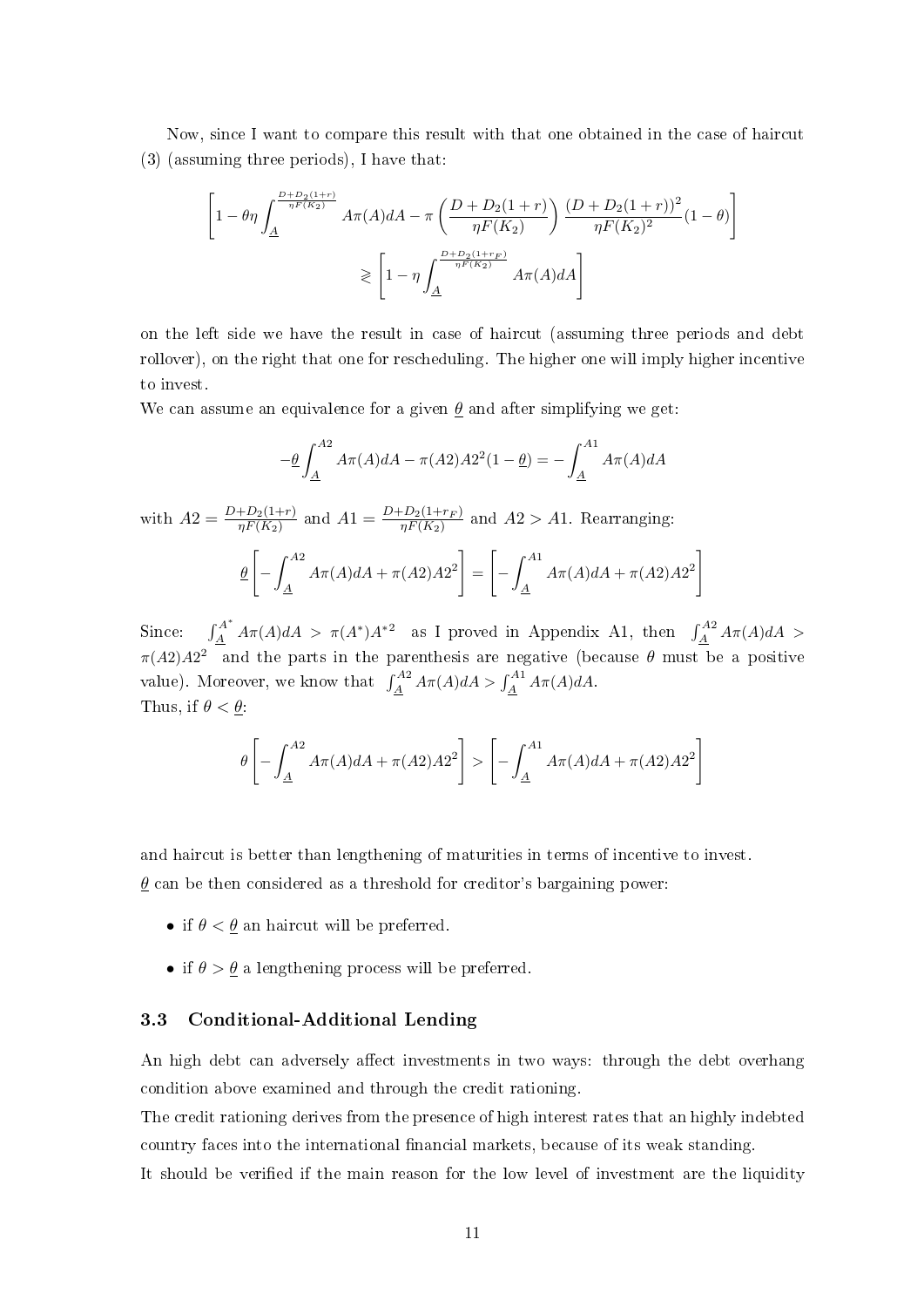constraints or the debt overhang condition.

However it is possible to assume that, despite the difficult situation of the debtor country. the existing creditors might be still willing to grant additional loans. In a defensive lending perspective (Krugman (1989)) indeed, existing creditors may be willing to further finance the debtor with the aim to protect the value of their claims. In others words, they hope that in the future the debtor will become able of repay its debt.

There is also another reason why the existing creditors might be interested in providing new lending to the debtor country. Indeed, they might believe that if the new additional lending is used to undertake some productive investments (i.e. conditional lending) it could reduce the debtor country's probability of default. If such consequence is proved to be true, then it might be interesting from a creditor's point of view to compare two strategies: haircut vs conditional-additional lending. In other words: is it better to allow an haircut for a given probability of default or to lend new money (with an increase in credit exposure) since this reduces the probability of default?

Thus, I assume a precommitment to invest for the debtor country (Obstfeld and Rogoff (1996)): firstly the debtor establishes the amount  $K_2$  to invest and secondly the creditors, being able to observe the value of  $K_2$ , decide the amount of new lending. Therefore, it is possible to consider the new loans as a function of the level of investments undertaken by the debtor country:  $D_1(K_2)$ .

The new total debt that must be repaid at end of period 2 will be then  $D^* = D_1(K_2) + D$ . The following timeline describes the current situation:

$$
\begin{array}{c|c}\nT=1 & T=2 \\
\hline\nK_2 & AF(K_2) \\
D_1(K_2) & D+D_1(K_2)\n\end{array}
$$

Following this reasoning, creditors would be willing to lend more and more with the increase in the amount invested by the debtor country. Actually it is reasonable to assume that there is a maximum (credit ceiling) on the total amount of new loans that the creditors will be willing to grant. Specifically, creditors will provide new loans with the aim to not alter debtor's repayment incentives. This corresponds to a situation where the nominal value of debt that the debtor will have to repay will be equal or lower than the cost of default (calculated according to the expectations of creditors). Then, the credit ceiling considered will be given by:

$$
D_1(K_2) + D \leq \eta E\left[A\right] F(K_2)
$$

According to the last expression, existing creditors will be willing to provide new loans up to the point where the total debt accumulated by the debtor country, will be exactly equal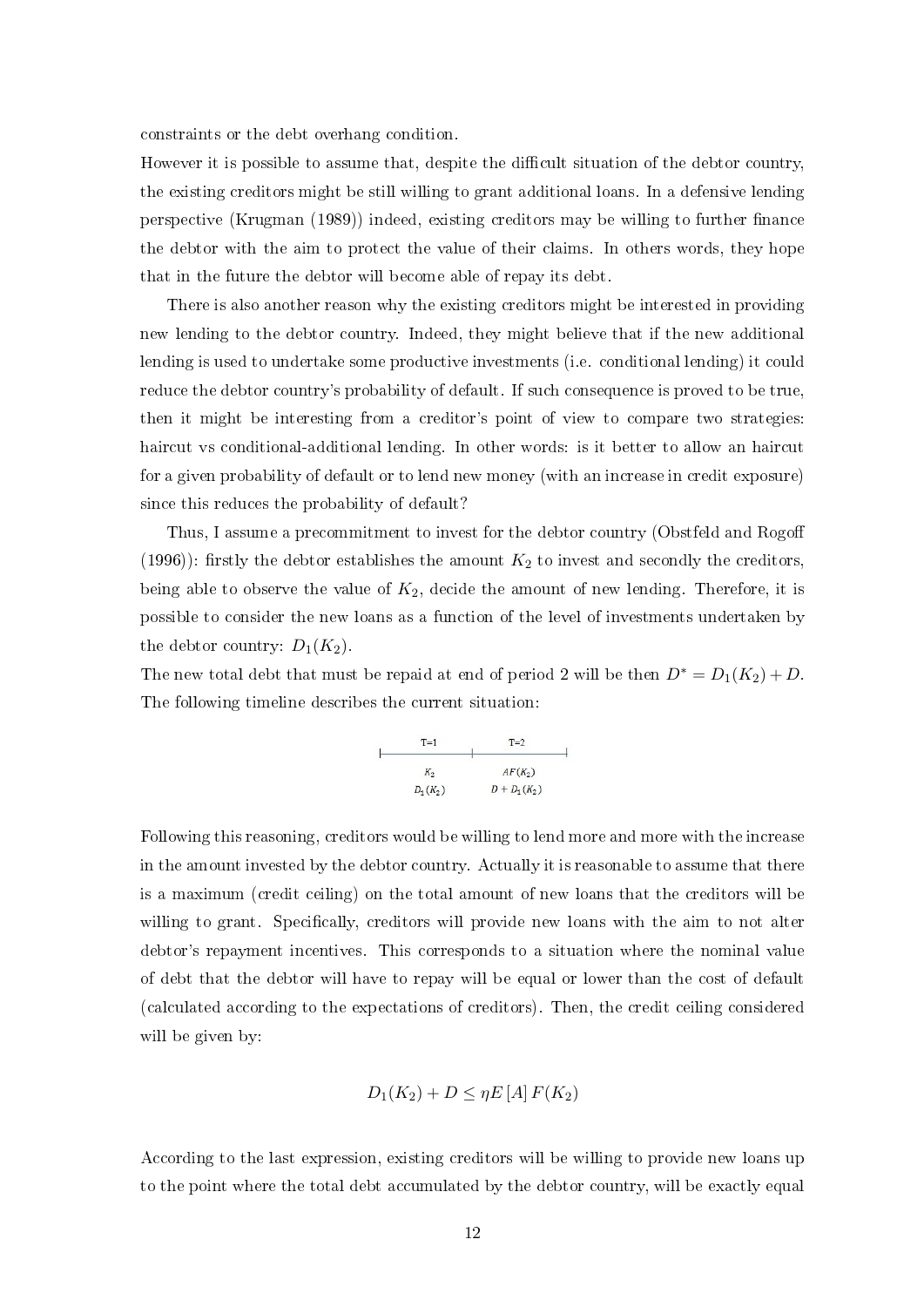to the expected output reduction that the debtor country would suffer in case of default (this is the maximum amount of new loans).

Let's see now the effect of the additional lending and the consequent additional investment over the default probability. The probability of default in case of conditional lending is given by:

$$
\int_{\underline{A}}^{\frac{D+D_1(K_2)}{\eta F(K_2)}} \pi(A) dA
$$

I compute the derivative of the default probability with respect to  $K_2$  and I find that it is negative if and only if:

$$
\frac{\frac{\delta D_1(K_2)}{\delta K_2}}{\eta} < F'(K_2) \tag{5}
$$

Computations are showed in Appendix C.

If the (5) holds, it implies that the additional investment deriving from the additional lending will reduce the default probability notwithstanding the increase in debt.

This condition is a sort of restriction for the provision of new capital from the existing creditors. It means that the creditors provide new lending for each additional unit of investment undertaken by the debtor country but in a lesser extent with respect the productivity that this additional unit of investment produces.

Let's consider the debtor country's utility function in the case of conditional lending. I assume that the upper bound of the shock probability distribution is function of the investment undertaken:  $\bar{A}(K_2)$ . In this way, an increase in investments will produce an expansion to the right of the productivity shock distribution (because of the increase in its upper bound).

$$
U = Y_1 - K_2 + D_1(K_2) + \int_{\underline{A}}^{\frac{D^*}{\eta F(K_2)}} [AF(K_2)(1 - \eta)] \pi(A) dA +
$$

$$
+ \int_{\frac{D^*}{\eta F(K_2)}}^{\bar{A}(K_2)} [AF(K_2) - (D_1(K_2) + D)] \pi(A) dA
$$

I maximize this utility function with respect to  $K_2$  assuming the credit ceiling as binding and I get:

$$
F'(K_2)\left[E(A) - \eta \int_{\underline{A}}^{A^*} A\pi(A)dA + \eta E(A) \int_{\underline{A}}^{A^*} \pi(A)dA\right] =
$$
  
1 - F(K\_2)\pi(\bar{A}(K\_2))\bar{A}'(K\_2) [\bar{A}(K\_2) - \eta E(A)]

I need now some assumptions for the productivity shock probability distribution. To do that, I consider that the probability of default in case of conditional lending can be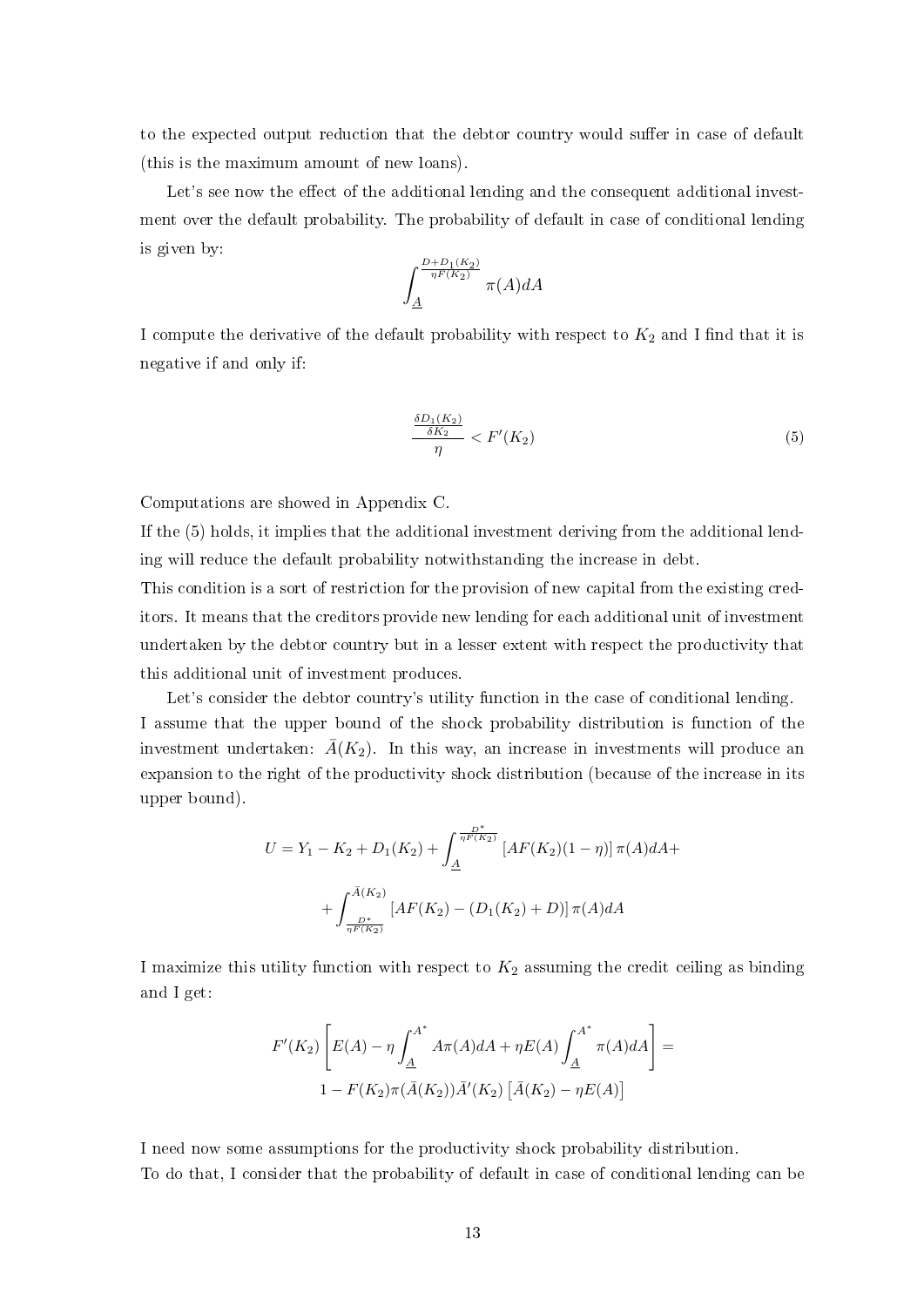written as:

or

$$
\int_{\underline{A}}^{\frac{D+D_1(K_2)}{\eta F(K_2)}} \pi(A) dA
$$
  

$$
1 - \int_{\frac{D+D_1(K_2)}{\eta F(K_2)}}^{\bar{A}(K_2)} \pi(A) dA
$$

and the derivative of these two expressions with respect to  $K_2$  must be the same. Thus, as showed in Appendix C1, it must be that:  $\pi(\bar{A}(K_2)) = 0$  and/or  $\bar{A}'(K_2) = 0$ .

According to these results, it might be useful to consider a Beta distribution  $B(\alpha, \beta)$  between  $\underline{A}$  and  $\overline{A}$  with the parameter  $\alpha$  considered as a concave function of investments  $(\alpha = f(K_2))$  and the parameter  $\beta$  as a convex function of debt  $(\beta = f(D))$ .

It means that the probability to get positive values of the productivity shock is bigger with the increase in the investments undertaken.



The graph on the left shows the case of a Beta with  $\alpha = \beta$  and expected value of 1. The second graph shows the consequences of an increase in parameter  $\alpha$  (i.e. increase in  $K_2$ ). An increase in parameter  $\beta$  would instead produce an opposite result (movement to the left).

According to this distribution for the productivity shock, it makes sense to increase investments, thanks to the conditional lending, because it would imply an increase in the probability to get higher values for A.

If we consider the Beta distribution, then the result from the utility function maximization with respect to  $K_2$  becomes:

$$
F'(K_2)\left[E[A] - \eta \int_{\underline{A}}^{A^*} A\pi(A)dA + \eta E[A] \int_{\underline{A}}^{A^*} \pi(A)dA\right] = 1
$$
 (6)

Computations are showed in Appendix C1.

 $\eta E[A] \int_A^{A^*}$  $\frac{A}{A}$   $\pi(A)dA$  represents the extra benefits deriving from the possibility to get the additional lending of the existing creditors.

If the change in  $K_2$  (due to the additional lending) brings the default threshold  $A^*$  below 1 (i.e. it makes the probability of default low), then the extra benefit is surely bigger than the cost of default and investments will be higher. Vice versa if the cost of default has a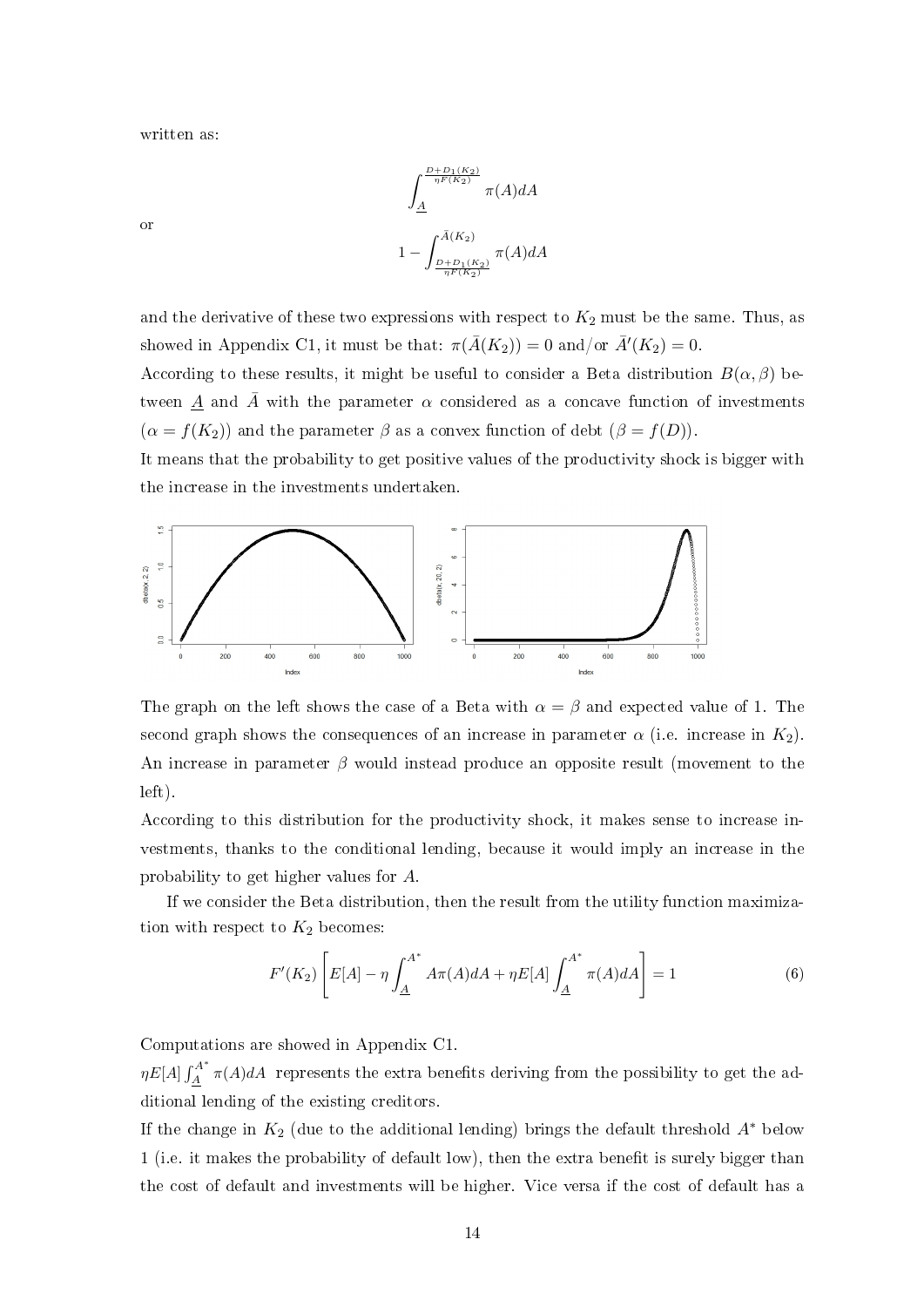larger effect, investments will decrease. In other words: if the investment is effective (i.e. it makes the probability of default low) then the conditional lending strategy will an effective strategy.

#### 3.4 Creditors' Point of View

What is the best strategy from creditors' point of view when a risk of default for the debtor country is appearing?

1) haircut taking  $D(1-h)$  with a given probability of default or

2) conditional lending (with an increase in exposure) that gives the possibility to be fully repaid because of the higher investments  $(K^* > K_2)$ .

What are the main determinants that can affect the choice between haircut and conditional lending?

- creditors' impatience and their risk aversion;
- default probability: creditors would prefer an haircut if this probability is high (the same for high level of debt). Otherwise, in case of high probability of default, the debtor would need a huge effort/investment  $(K_2)$  to bring this probability back to normal level but it might not have the economic or political capability to do that;
- the possibility to reduce the default probability through conditional lending;
- $\bullet$  the debtor country would need an investment/adjustment plan considered efficient from creditors;
- the timing of intervention: if there is the possibility to intervene when the default probability is still low, it could be useful a conditional lending strategy. On the other hand, if it is too late and the default probability is already high it might be necessary an haircut.

#### 3.5 Ranking Strategies

Let's make a comparison between all the three strategies described (assuming the same conditions) in order to see which is the best solution able to restore incentives to invest. The optimal investment functions are:

Haircut

$$
\beta^2 F'(K_2) \left[1 - \theta \eta \int_{\underline{A}}^{\frac{D + D_2(1+r)}{\eta F(K_2)}} A \pi(A) dA - \pi \left(\frac{D + D_2(1+r)}{\eta F(K_2)}\right) \frac{(D + D_2(1+r))^2}{\eta F(K_2)^2} (1-\theta) \right] = 1
$$

#### Rescheduling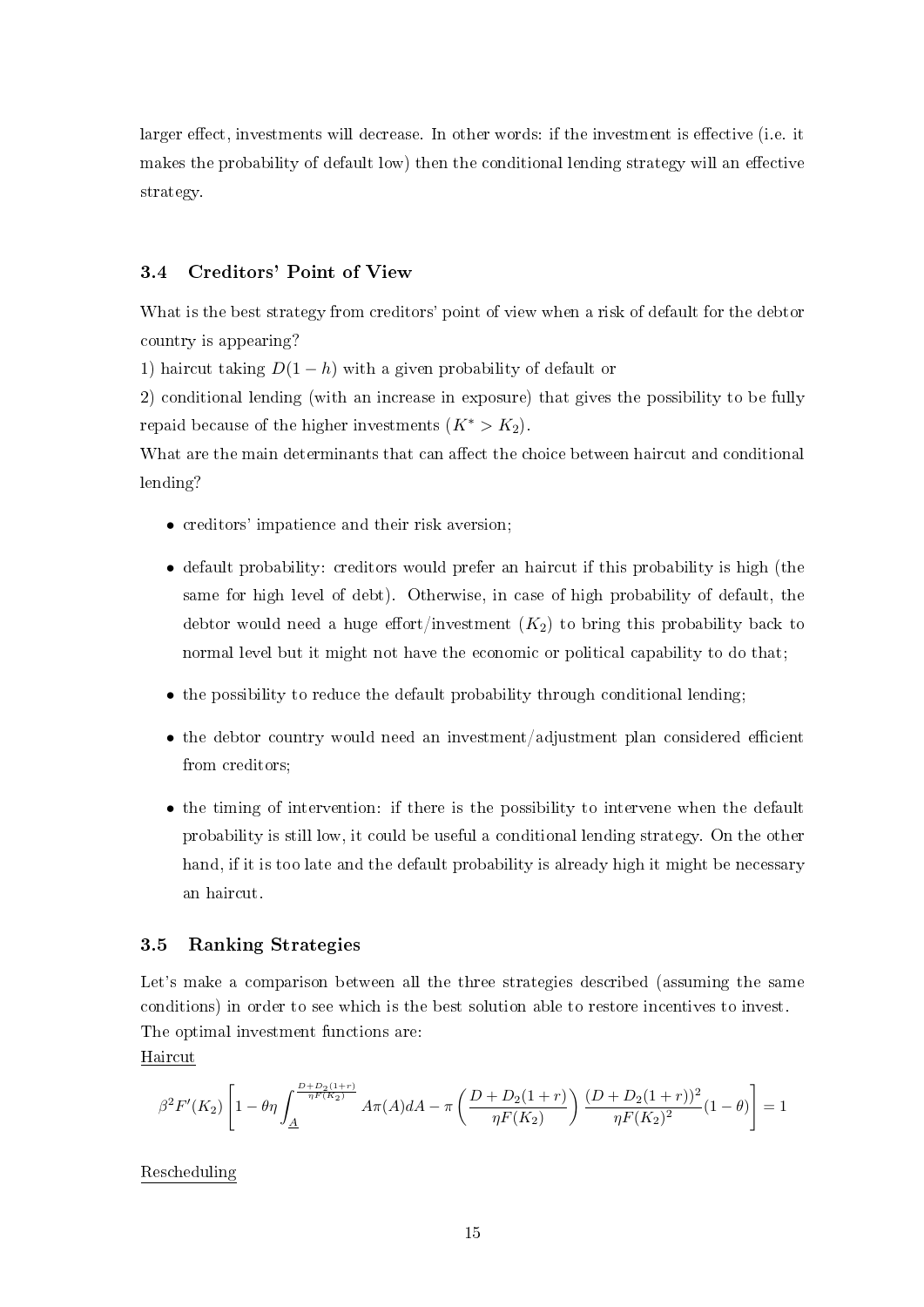$$
\beta^2 F'(K_2)\left[1-\eta\int_{\underline{A}}^{\frac{D+D_2(1+r_F)}{\eta F(K_2)}}A\pi(A)dA\right]=1
$$

Conditional Lending

$$
\beta^2 F'(K_2)\left[E(A)-\eta\int_{\underline{A}}^{\frac{D+D_1(K_2)(1+r)^2}{\eta F(K_2)}}A\pi(A)dA+\eta E(A)\int_{\underline{A}}^{\frac{D+D_1(K_2)(1+r)^2}{\eta F(K_2)}}\pi(A)dA\right]=1
$$

Let's study two different cases:

1. If  $\eta E(A)$  $\frac{D+D_1(K_2)}{\eta F(K_2)}$   $\pi(A)dA > \eta \int$  $\frac{D+D_1(K_2)}{\eta F(K_2)}$   $A\pi(A)dA$  (i.e. if the change in  $K_2$  makes the default threshold  $A^*$  < 1), then the conditional lending will increase investments more than haircut (with  $E(A) > 1$ ):

$$
\begin{bmatrix} E(A)-\eta\int_{\underline{A}}^{\frac{D+D_1(K_2)(1+r)^2}{\eta F(K_2)}} A\pi(A)dA+\eta E(A)\int_{\underline{A}}^{\frac{D+D_1(K_2)(1+r)^2}{\eta F(K_2)}} \pi(A)dA \\ \left[1-\theta\eta\int_{\underline{A}}^{\frac{D+D_2(1+r)}{\eta F(K_2)}} A\pi(A)dA-\pi\left(\frac{D+D_2(1+r)}{\eta F(K_2)}\right)\frac{(D+D_2(1+r)^2}{\eta F(K_2)^2}(1-\theta)\right] \end{bmatrix}
$$

and more than rescheduling:

$$
\left[E(A) - \eta \int_{\underline{A}}^{\frac{D + D_1(K_2)(1+r)^2}{\eta F(K_2)}} A\pi(A) dA + \eta E(A) \int_{\underline{A}}^{\frac{D + D_1(K_2)(1+r)^2}{\eta F(K_2)}} \pi(A) dA \right] > \left[1 - \eta \int_{\underline{A}}^{\frac{D + D_2(1+r_F)}{\eta F(K_2)}} A\pi(A) dA \right]
$$

Thus, conditional lending is the best strategy able to incentive investments. Then in order to compare haircut and rescheduling I use the threshold for  $\theta$  (as showed in Paragraph 3.2):

- if  $\theta < \underline{\theta}$  haircut is more effective.
- if  $\theta < \underline{\theta}$  rescheduling is more effective.
- 2. Let's consider conditional lending and rescheduling (with  $E(A) > 1$ ):

$$
\left[E(A) - \eta \int_{\underline{A}}^{\frac{D + D_1(K_2)(1+r)^2}{\eta F(K_2)}} A\pi(A) dA + \eta E(A) \int_{\underline{A}}^{\frac{D + D_1(K_2)(1+r)^2}{\eta F(K_2)}} \pi(A) dA\right] \geq \left[1 - \eta \int_{\underline{A}}^{\frac{D + D_2(1+r_F)}{\eta F(K_2)}} A\pi(A) dA\right]
$$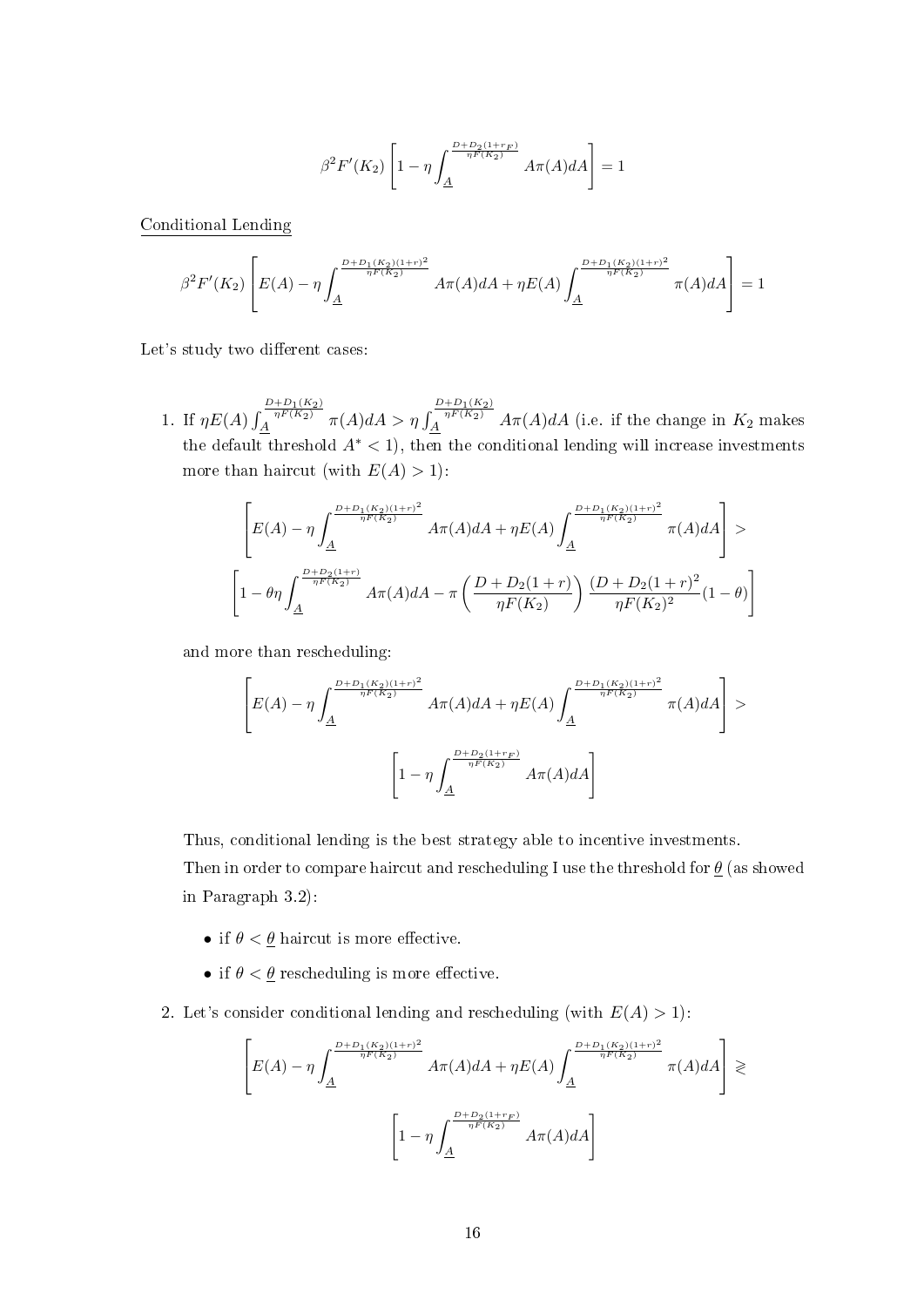I compare the default threshold in case of conditional lending and rescheduling:

$$
\frac{D + D_1(K_2)(1+r)^2}{\eta F(K_2)} \geq \frac{D + D_2(1+r_F)}{\eta F(K_2)}
$$

rearranging:

$$
D_1(K_2)(1+r)^2 \geq D_2(1+r_F)
$$

I assume there is an equivalence for a given  $\bar{D_2}$ .

If  $D_2 = \bar{D_2}$  then the probability of default is the same in both cases.

If  $D_2 > \bar{D_2}$  then the probability of default is bigger in case of rescheduling.

If  $D_2 < \bar{D_2}$  then the probability of default is bigger in case of conditional lending.

• Let's assume  $D_2 = \bar{D_2}$ . The probabilities of default are the same and I get:

$$
E(A) + \eta E(A) \int_{\underline{A}}^{\frac{D + D_1(K_2)(1+r)^2}{\eta F(K_2)}} \pi(A) dA > 1
$$

thus conditional lending is the best solution.

• Let's assume  $D_2 > \bar{D_2}$ .

The probability of default is bigger in case of rescheduling.

If the change in  $K_2$  makes the default threshold  $A^*$  < 1 then conditional lending is the best solution. But even if the change in  $K_2$  makes the default threshold  $A^* > 1$ then conditional lending is the best solution (because the debt burden in case of rescheduling is larger).

• Let's assume  $D_2 < \bar{D_2}$ .

The probabilitiy of default is bigger in case of conditional lending.

If the change in  $K_2$  makes the default threshold  $A^*$  < 1 then conditional lending is the best solution. Conversely, if the change in  $K_2$  makes the default threshold  $A^* > 1$ then the result is uncertain (it depends on parameter's calibration).

#### 4 Conclusion

This paper shows the effectiveness of three different strategies that can be used to solve the debt overhang problem and to restore the incentives to invest in a troubled country. Two strategies are based on debt relief interventions. The first one is based on an haircut (with the amount of debt that is reduced endogenously through a Nash Bargaining process)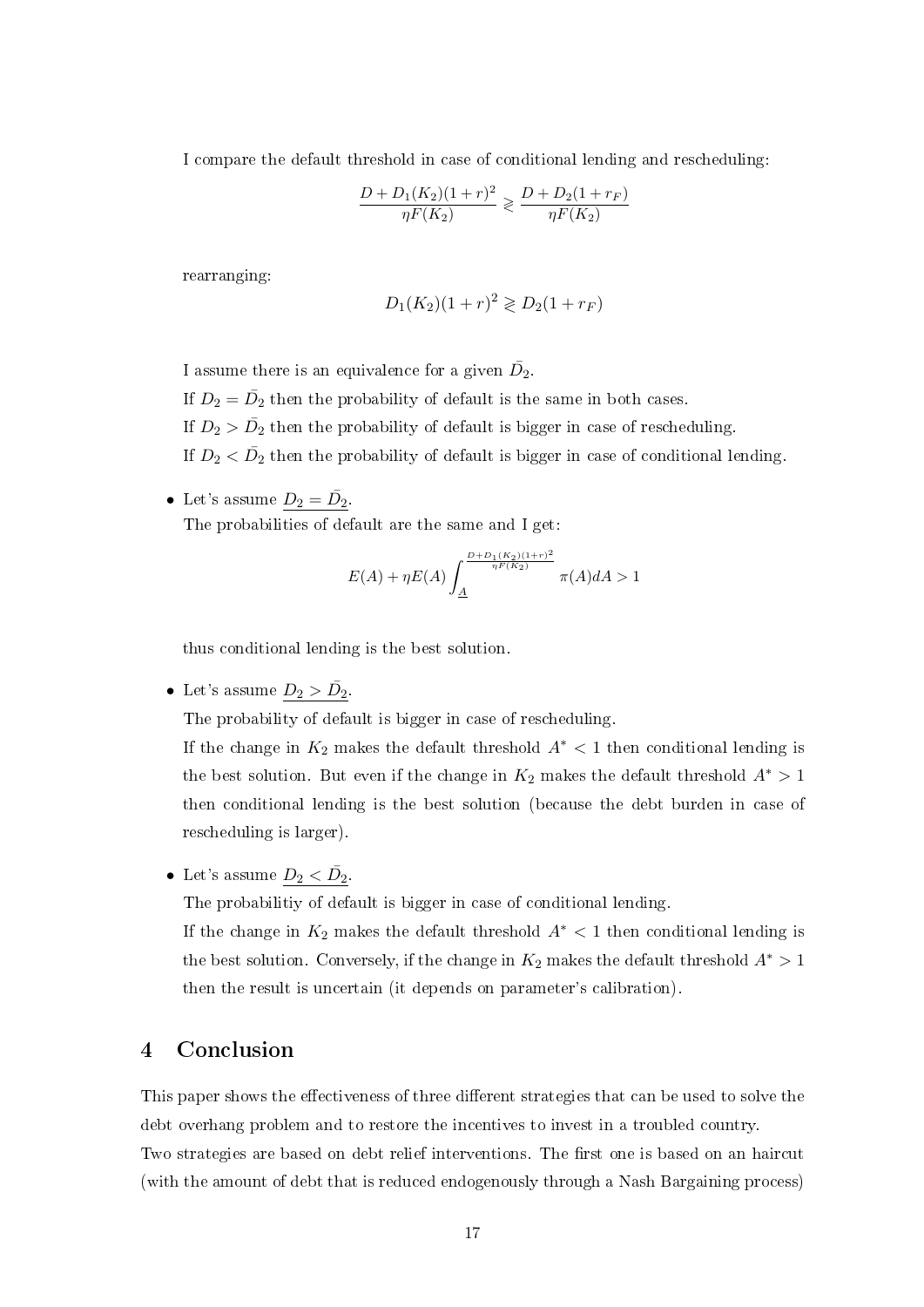whereas the second one consists in debt rescheduling (with the rollover interest rate that is assumed risk free).

The third strategy is based on conditional-additional lending. It means that the existing creditors provide new lending for the debtor country (the so called defensive lending).

One important result of this work is to show the optimal investment function for each strategy analysed.

Then I make some comparisons between these strategies.

The first result is that a restructuring process through haircut allows to restore the incentives to invest in a stronger way compared to a restructuring through maturities extension. This result depends on one important variable: the creditors' bargaining power in the re-negotiation process with the debtor country. More specifically, if creditors' bargaining power is lower than a specific threshold (i.e. creditors are weak) then haircut will be better off with respect to lengthening of maturities in terms of restoring incentives to invest.

Then, I compare haircut and rescheduling with conditional lending and I find that if the change in investment (due to the additional lending) makes the probability of default low then conditional lending will imply higher investments with respect to both haircut and rescheduling.

In conclusion, I am able to build a ranking for the described strategies that would be helpful for the policy makers struggling to solve a debt crisis. In particular, if the extra benefits deriving from additional lending are greater than the cost of payment, then the conditional lending strategy is the best intervention in order to restore incentive to invest. Then, if the creditors' bargaining power is below the threshold identied in the paper, haircut will be the second best solution and rescheduling the last one.

The other way round, if the extra benefits deriving from additional lending are lower than the cost of payment, conditional lending will be always the preferred solution except in the case where the probability of default in case of conditional lending is bigger than in the other cases. In such a situation the final result is uncertain (it depends on parameter's calibration).

Then, another interesting result of this paper is that conditional-additional lending from existing creditors can reduce the probability of default under specific circumstances (notwithstanding the increase in debt). Thus, it might be interesting from creditors' point of view to ask themselves: is it better to give an haircut taking back a certain reduced amount of debt or to increase lending since it gives the possibility to be fully repaid?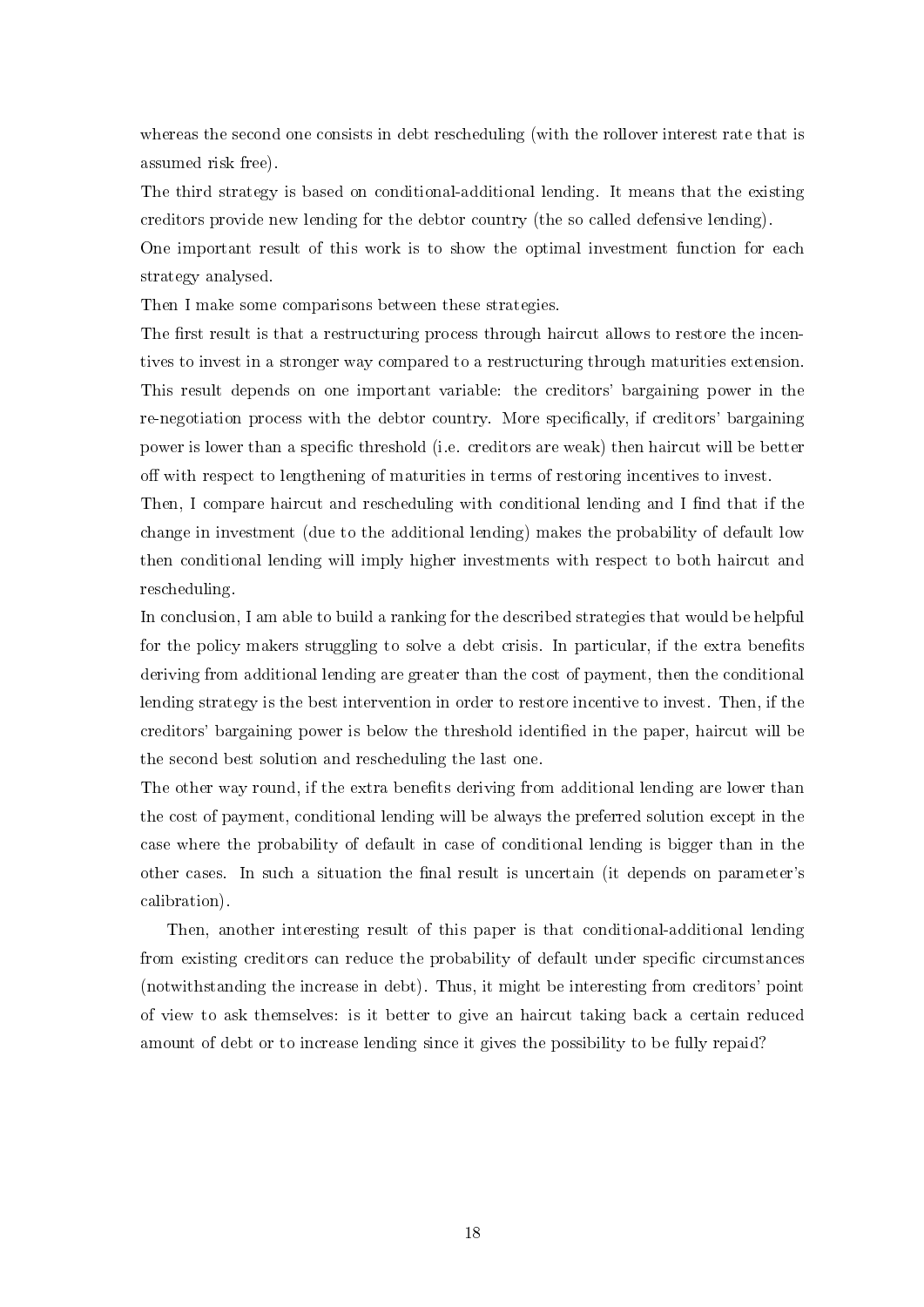#### References

- Arslanalp, S. and P. B. Henry (2004). Is debt relief efficient? Journal of Finance  $60(2)$ .
- Arslanalp, S. and P. B. Henry (2006). Debt relief. Journal of Economic Perspectives 20  $(1).$
- Arteta, C. and H. G. (2008). Sovereign debt crises and credit to the private sector. Journal of International Economics  $74(1)$ , 53-69.
- Bac, M. (1999). Grace periods in sovereign debt. Review of International Economics  $\gamma(z)$ , 322327.
- Borensztein, E. (1988). Debt overhang, credit rationing and investment. IMF  $WP/89/74$ .
- Borensztein, E. (1990). Debt overhang, debt reduction and investments: The case of philippine. IMF WP/90/77 .
- Buchheit et al., L. (2014). Guest post: The case for sovereign reproÃling the imf way, partone. Financial Times 11/7/2014 .
- Clements et al, B. (2003). External debt, public investment, and growth in low-income countries. IMF WP/03/249 .
- Cruces, J. and T. C. (2013). Sovereign defaults: The price of haircuts. American Economic Journal: Macroeconomics, American Economic Association 5(3).
- Das et al, U. S. (2012a). Restructuring sovereign debt: Lessons from recent history. IMF Working Paper .
- Das et al, U. S. (2012b). Sovereign debt restructurings 1950-2010; literature survey, data, and stylized facts. IMF Working Papers 12/203 .
- Deshpande, A. (1997). The debt overhang and the disincentive to invest. Journal of Development Economics 52, 169-187.
- Fernandez, R. and A. Martin (2015). The long and the short of it: Sovereign debt crises and debt maturity. NBER Working Paper 20786 .
- Froot, K. (1989). Buybacks, exit bonds, and the optimality of debt and liquidity relief. International Economic Review  $30, 49-70$ .
- Gianviti et al, F. (2010). A european mechanism for sovereign debt crisis resolution: a proposal. BRUEGEL BLUEPRINT SERIES 10.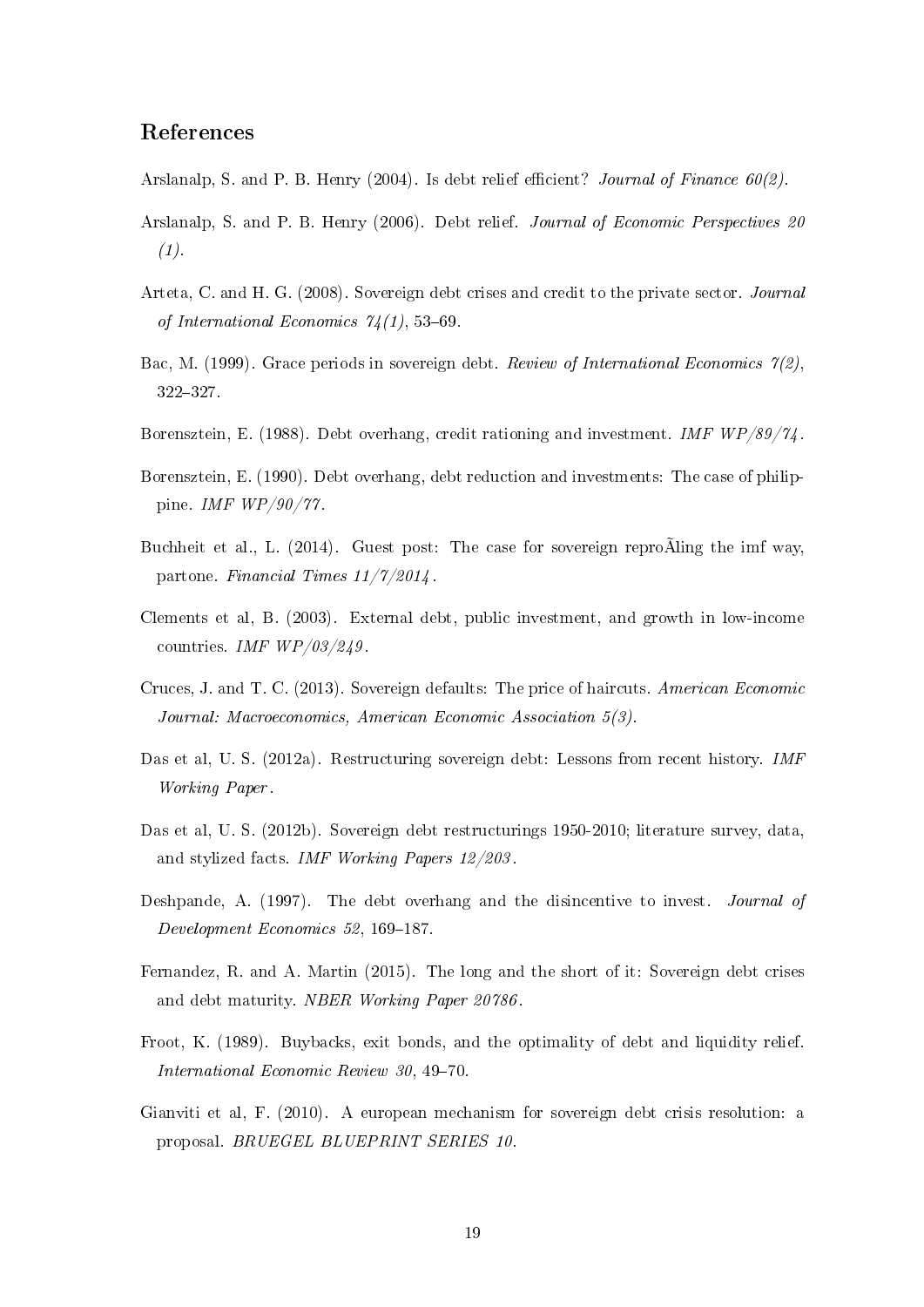- IMF (2013). Sovereign debt resturcturing recent developments and implications for the fund's legal and institutional framework. Technical report, The International Monetary Fund.
- IMF (2014). The fund's lending framework and sovereign debt preliminary considerations.
- Krugman, P. (1988). Financing vs forgiving a debt overhang. Journal of Development Economics  $29(3)$ ,  $253-268$ .
- Krugman, P. (1989). Private capital flows to problem debtors. NBER Chapters in: Developing Country Debt and Economic Performance, The International Financial System 1, 299330.
- Marchesi, S. and J. Thomas (1999). Imf conditionality as a screening device. Economic Journal, Royal Economic Society  $109(454)$ , C111-25.
- Myers, S. C. (1977). Determinants of corporate borrowing. Journal of Financial Economics  $5, 147-175$ .
- Obstfeld, M. and K. Rogoff (1996). Foundations of International Macroeconomics. Cambridge, MA: MIT Press.
- Paris, P. and C. Wyplosz (2014). Padre-politically acceptable debt restructuring in the eurozone. Geneva Reports on the World Economy Special Report 3, International Center for Monteray and Banking Studies.
- Pattillo et al. C. (2011). External debt and growth. Review of Economics and Institutions  $2(3)$ .
- Prokop, J. (2012). Bargaining over debt rescheduling. MPRA Paper No. 44315 .
- Reinhart, C. M. and C. Trebesch (2015). Sovereign debt relief and its aftermath. CESifo Working Paper No. 5422 .
- Reinhart et al, C. (2012). Public debt overhangs: Advanced economies episodes sice 1800. Journal of Economic Perspectives  $26(3)$ , 69 – 86.
- Rose, A. K. (2005). One reason countries pay their debts: Renegotiation and international trade. Journal of Development Economics 77(1).
- Sachs, J. (1989). Conditionality, debt relief, and the developing country debt crisis. Developing Country Debt and Economic Performance 1,  $255 - 296$ .
- Sachs, J. and D. Cohen (1982). Ldc borrowing with default risk. NBER Working Paper 925 .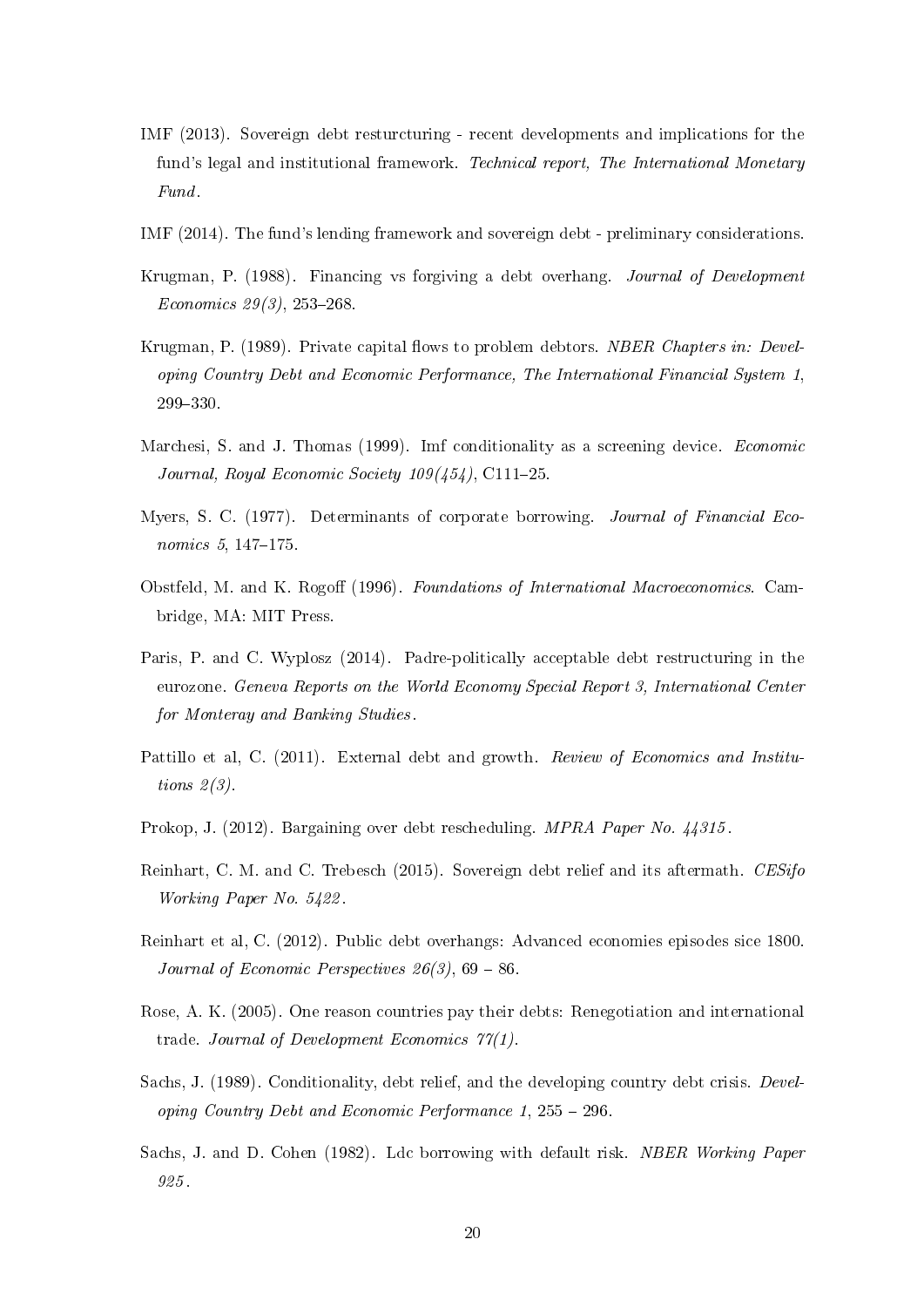- Sandleris, G. (2012). The costs of sovereign defaults: Theory and empirical evidence. Business School Working Papers, Universidad Torcuato Di Tella.
- Yue, V. Z. (2010). Sovereign default and debt renegotiation. Journal of International Economics  $80(2)$ , 176-187.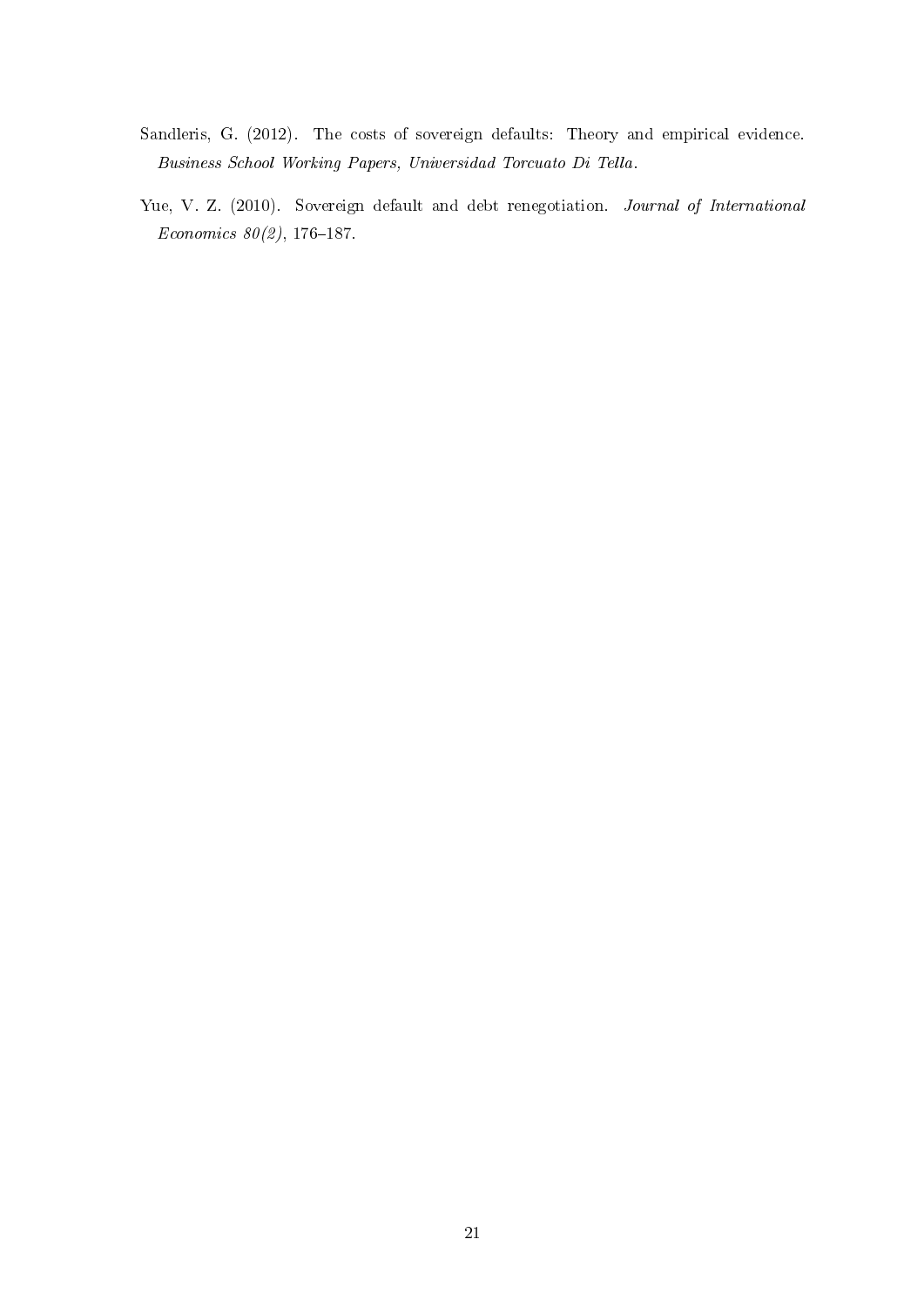#### Appendix A

This Appendix shows how to compute the haircut deriving from the Nash Bargaining. The creditors'  $(U^C - \bar{U}^C)$  and debtor's surplus functions  $(U^D - \bar{U}^D)$  represent the utility gains of creditors and debtor country in case of agreement in the Nash Bargaining. The creditors' surplus deriving from the re-negotiation is then:

$$
(U^C - \bar{U}^C) = D(1 - h)
$$

whereas debtor's surplus is:

$$
(UD - \bar{U}D) = AF(K2) - D(1 - h) - (1 - \eta)AF(K2)
$$

The Nash product is:

$$
\Omega = \left( U^C - \bar{U}^C \right)^{\theta} \left( U^D - \bar{U}^D \right)^{1-\theta}
$$

that must be maximized with respect to h considering  $\theta$  as creditors' bargaining power and  $(1 - \theta)$  as debtor's bargaining power. This is then a constrained maximization problem:

max 
$$
\Omega
$$
  
s. t.  $U^C - \bar{U}^C \ge 0$   
s. t.  $U^D - \bar{U}^D \ge 0$ 

The Lagrangian is:

$$
L = [D(1-h)]^{\theta} \left[ AF(K_2) - D(1-h) - (1-\eta)AF(K_2) \right]^{1-\theta} - \lambda_1 (D(1-h)) - \lambda_2 (-D(1-h) + \eta AF(K_2))
$$

I compute the derivative of the Lagrangian with respect to  $h$  and I get:

$$
\frac{\delta L}{\delta h} = \theta(-D)[U^C - \bar{U}^C]^{\theta - 1}[U^D - \bar{U}^D]^{1 - \theta} + [U^C - \bar{U}^C]^{\theta}(1 - \theta)D[U^D - \bar{U}^D]^{-\theta} + \lambda_1 D - \lambda_2 D = 0
$$

with the two constraints:

$$
D(1-h) \ge 0 \quad \wedge \quad \lambda_1(D(1-h)) = 0
$$

$$
D(1-h) \le \eta AF(K_2) \quad \wedge \quad \lambda_2[(-D(1-h) + \eta AF(K_2)] = 0
$$

 $\lambda_1 > 0$  is not an acceptable solution because it would imply  $D(1-h) = 0$  that is a 100% haicut.  $\lambda_2 > 0$  is not an acceptable solution because it would imply  $D(1 - h) = \eta A F(K_2)$ that is a situation in which the debtor would be indifferent between payback and default. Therefore, the only acceptable solutions are  $\lambda_1 = 0$  e  $\lambda_2 = 0$ .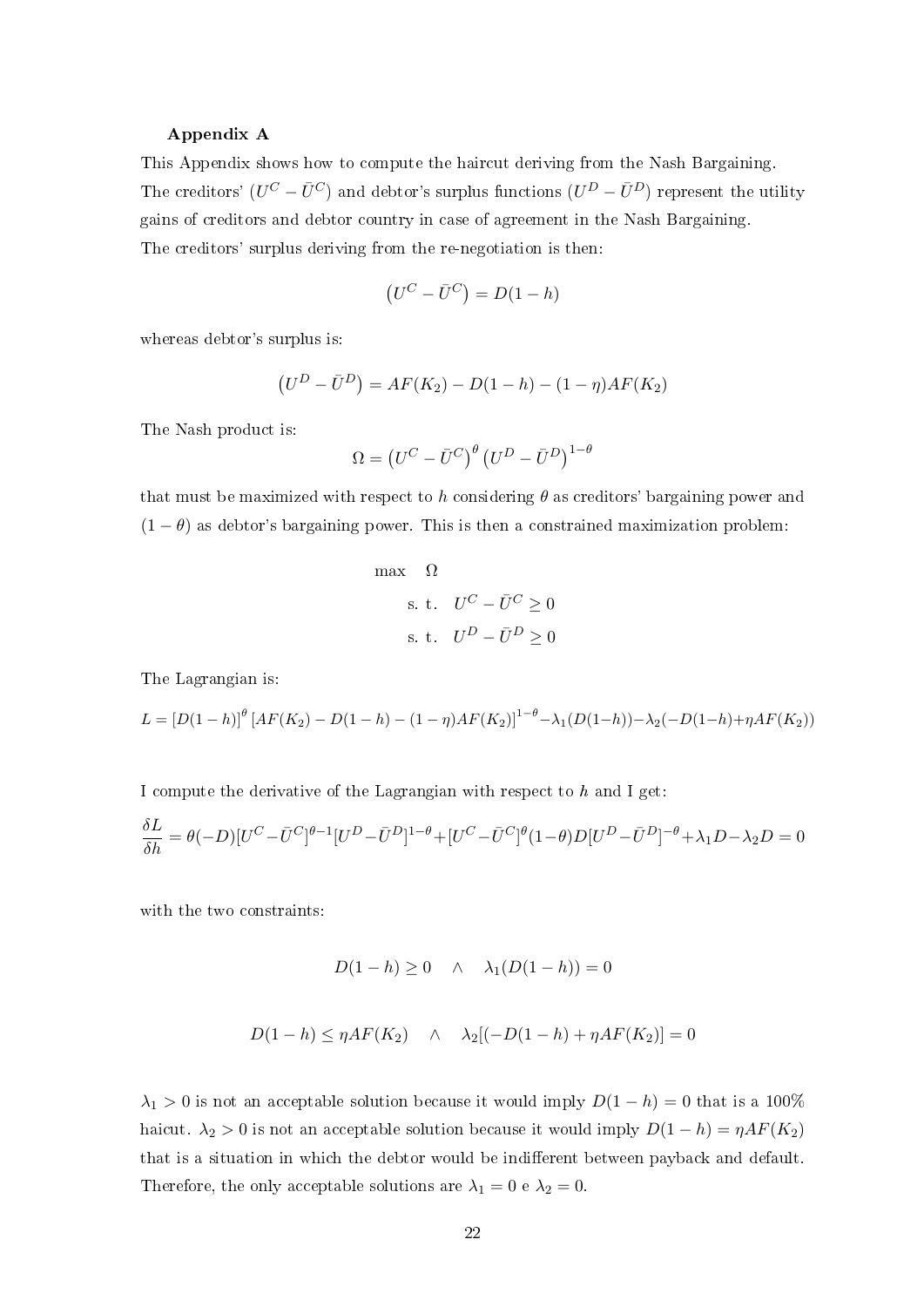To simplify, I multiply both sides of the equation for  $\left(\frac{U^D - \bar{U}^D}{\bar{U}^C - \bar{U}^C}\right)$  $\overline{U^C-\bar{U}^C}$  $\int_{0}^{\theta}$  and I after some computations I get:

$$
h = 1 - \theta \eta \frac{AF(K_2)}{D}
$$

#### Appendix A1

This Appendix shows how to get the result in the haircut case. Taking into account the result of the Nash Bargaining, the utility function is:

$$
U = Y_1 - K_2 + \int_{\underline{A}}^{\frac{D}{\eta F(K_2)}} AF(K_2)(1 - \theta \eta) \pi(A) dA + \int_{\frac{D}{\eta F(K_2)}}^{\overline{A}} (AF(K_2) - D) \pi(A) dA
$$
  

$$
U = Y_1 - K_2 + F(K_2)(1 - \theta \eta) \int_{\underline{A}}^{\frac{D}{\eta F(K_2)}} A \pi(A) dA + F(K_2) \int_{\frac{D}{\eta F(K_2)}}^{\overline{A}} A \pi(A) dA - D \int_{\frac{D}{\eta F(K_2)}}^{\overline{A}} \pi(A) dA
$$

I derive with respect to  $K_2$ :

$$
\frac{\delta U}{\delta K_2} = -1 + F'(K_2)(1 - \theta \eta) \int_{\Delta}^{A^*} A\pi(A) dA + F(K_2)(1 - \theta \eta) \frac{D}{\eta F(K_2)} \pi \left(\frac{D}{\eta F(K_2)}\right) \left(-\frac{D\eta F'(K_2)}{\eta^2 F(K_2)^2}\right) +
$$

$$
+ F'(K_2) \int_{A^*}^{A} A\pi(A) dA + F(K_2) \left(-\frac{D}{\eta F(K_2)}\right) \pi \left(\frac{D}{\eta F(K_2)}\right) \left(-\frac{D\eta F'(K_2)}{\eta^2 F(K_2)^2}\right) +
$$

$$
-D \left(-\pi \left(\frac{D}{\eta F(K_2)}\right)\right) \left(-\frac{D\eta F'(K_2)}{\eta^2 F(K_2)^2}\right) = 0
$$

and after some computations I get:

$$
F'(K_2)\left[1-\theta\eta\int_{\underline{A}}^{A^*}A\pi(A)dA - \pi\left(\frac{D}{\eta F(K_2)}\right)\frac{D^2}{\eta F(K_2)^2}(1-\theta)\right] = 1\tag{7}
$$

Now I want to compare this result with OR(1996)'s original result:

I want to show that the haircut's result implies higher incentives to invest.

$$
\left[1 - \theta \eta \int_{\underline{A}}^{A^*} A \pi(A) dA - \pi \left(\frac{D}{\eta F(K_2)}\right) \frac{D^2}{\eta F(K_2)^2} (1 - \theta)\right] \geq \left[1 - \eta \int_{\underline{A}}^{A^*} A \pi(A) dA\right]
$$

The higher one will imply higher incentive to invest (in the right parenthesis there is the OR's result).

Let's suppose the equivalence:

$$
\eta \theta \int_{\underline{A}}^{A^*} A \pi(A) dA + \pi \left( \frac{D}{\eta F(K_2)} \right) \frac{D^2}{\eta F(K_2)^2} (1 - \theta) = \eta \int_{\underline{A}}^{A^*} A \pi(A) dA
$$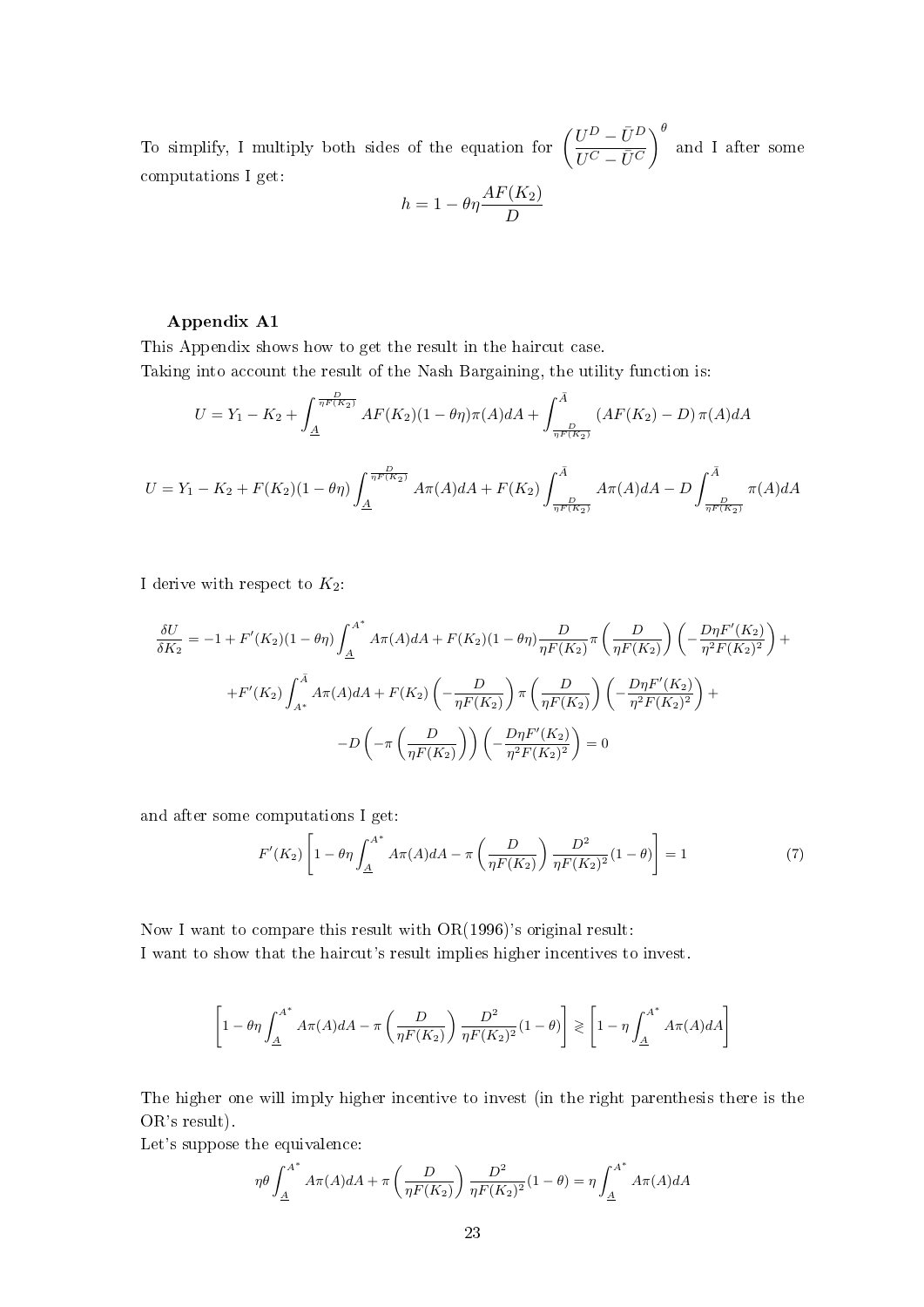If I consider this equivalence it means that I am indifferent between the situation with haircut and the situation without haircut: the payment would be the same in both cases. To have that haircut is beneficial with respect to the normal situation, I must impose that:

$$
+ \eta \theta \int_{\underline{A}}^{A^*} A \pi(A) dA + \pi \left( \frac{D}{\eta F(K_2)} \right) \frac{D^2}{\eta F(K_2)^2} (1 - \theta) < \eta \int_{\underline{A}}^{A^*} A \pi(A) dA
$$
  

$$
\theta \left( \eta \int_{\underline{A}}^{A^*} A \pi(A) dA - \pi \left( \frac{D}{\eta F(K_2)} \right) \frac{D^2}{\eta F(K_2)^2} \right) < \left( \eta \int_{\underline{A}}^{A^*} A \pi(A) dA - \pi \left( \frac{D}{\eta F(K_2)} \right) \frac{D^2}{\eta F(K_2)^2} \right)
$$

This is always verified  $\forall \theta < 1$  if  $\pi \left( \frac{D}{nFQ} \right)$  $\eta F(K_2)$  $\Big)$   $D^2$  $\frac{D^2}{\eta F(K_2)^2} < \eta \int_{\underline{A}}^{A^*} A\pi(A) dA$ 

Now I compute the second derivative to prove that equation (9) represents a maximum.

$$
F''(K_2) - F''(K_2)\theta \eta \int_{\underline{A}}^{\frac{D}{\eta F(K_2)}} A\pi(A) dA - F'(K_2)\theta \eta \frac{D}{\eta F(K_2)} \pi \left(\frac{D}{\eta F(K_2)}\right) \left(-\frac{D\eta F'(K_2)}{\eta^2 F(K_2)^2}\right) +
$$
  

$$
-F''(K_2)\pi \left(\frac{D}{\eta F(K_2)}\right) \frac{D^2}{\eta F(K_2)^2} (1-\theta) - F'(K_2)(1-\theta) \left[\pi'\left(\frac{D}{\eta F(K_2)}\right) \left(-\frac{D\eta F'(K_2)}{\eta^2 F(K_2)^2}\right) \frac{D^2}{\eta F(K_2)^2} +
$$
  

$$
+ \pi \left(\frac{D}{\eta F(K_2)}\right) \left(-\frac{2D^2\eta F(K_2)}{\eta^2 F(K_2)^4}\right) = 0
$$

$$
F''(K_2)\left[1-\theta\eta\int_{\underline{A}}^{A^*}A\pi(A)dA - \pi\left(\frac{D}{\eta F(K_2)}\right)\frac{D^2}{\eta F(K_2)^2}(1-\theta)\right] +
$$
  
+
$$
F'(K_2)\frac{D^2}{\eta F(K_2)^3}\left[\frac{\theta\eta}{\eta}F'(K_2)\pi\left(\frac{D}{\eta F(K_2)}\right) + (1-\theta)\pi'\left(\frac{D}{\eta F(K_2)}\right)\frac{DF'(K_2)}{\eta F(K_2)} + 2(1-\theta)\pi\left(\frac{D}{\eta F(K_2)}\right)\right] = 0
$$

$$
F''(K_2)\left[1 - \theta \eta \int_{\underline{A}}^{\underline{A}^*} A\pi(A) dA - \pi \left(\frac{D}{\eta F(K_2)}\right) \frac{D^2}{\eta F(K_2)^2} (1 - \theta)\right] +
$$
  
+
$$
F'(K_2)\frac{D^2}{\eta F(K_2)^3} \left[\theta F'(K_2)\pi \left(\frac{D}{\eta F(K_2)}\right) + (1 - \theta)\pi' \left(\frac{D}{\eta F(K_2)}\right) \frac{DF'(K_2)}{\eta F(K_2)} + 2(1 - \theta)\pi \left(\frac{D}{\eta F(K_2)}\right)\right] < 0
$$

This condition needs not hold for all  $K_2$  but it must hold at the optimal investment level. It is negative since:  $F''(K_2) < 0$  and  $\left[1 - \theta \eta \int_A^{A^*} A \pi(A) dA - \pi \left(\frac{D}{\eta F(K_2)}\right) \frac{D^2}{\eta F(K_2)^2} (1 - \theta)\right] > 0$  and also the second term is positive.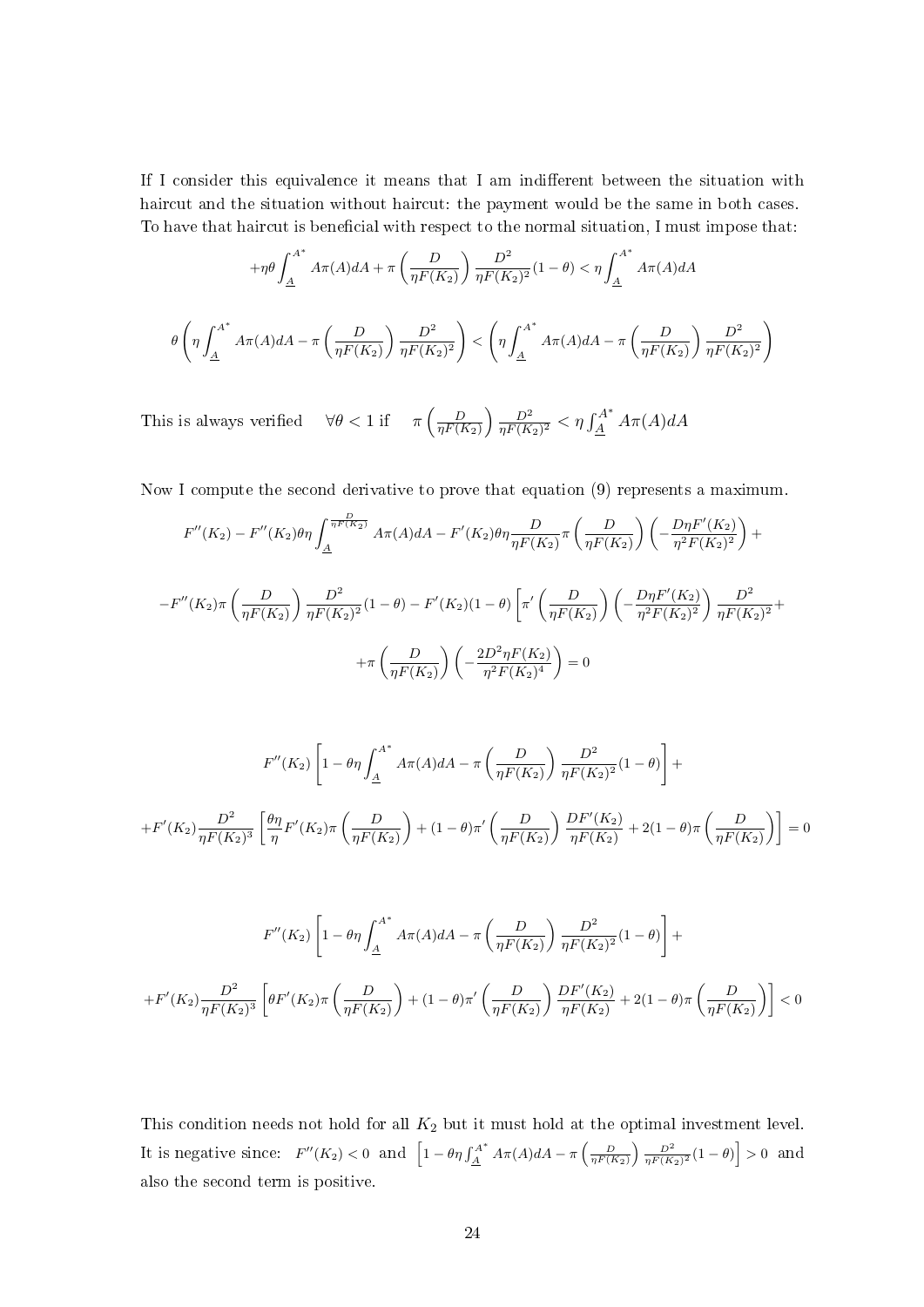#### Appendix A2

This Appendix shows how to compute the implicit differentiation. Let's consider (3) as F.

$$
\frac{dK_2}{dD} = -\frac{\delta F/\delta D}{\delta F/\delta K_2} =
$$
\n
$$
= \frac{-\left[-\theta\eta \frac{D}{\eta F(K_2)}\pi \left(\frac{D}{\eta F(K_2)}\right)F'(K_2)\frac{1}{\eta F(K_2)} - F'(K_2)(1-\theta)\left(\pi'\left(\frac{D}{\eta F(K_2)}\right)\frac{1}{\eta F(K_2)}\frac{D^2}{\eta F(K_2)^2} + \pi\left(\frac{D}{\eta F(K_2)}\right)\frac{2D}{\eta F(K_2)^2}\right)\right]}{U''(K_2)}
$$
\n
$$
= \frac{\left[\frac{\theta D}{\eta F(K_2)^2}F'(K_2)\pi \left(\frac{D}{\eta F(K_2)}\right) + F'(K_2)(1-\theta)\frac{D}{\eta F(K_2)^2} \left(\pi'\left(\frac{D}{\eta F(K_2)}\right)\frac{D}{\eta F(K_2)} + 2\pi\left(\frac{D}{\eta F(K_2)}\right)\right)\right]}{U''(K_2)}
$$

#### Appendix B

This appendix shows how to get the result in the lengthening of maturities case. The utility function is:

$$
U = Y_1 - K_2 + \beta E(Y_2) + \beta^2 \left[ \int_{\underline{A}}^{A^*} AF(K_2)(1-\eta)\pi(A)dA + \int_{A^*}^{\overline{A}} (AF(K_2) - D^*) \pi(A)dA \right]
$$

I maximize this utility function with respect to  $K_2$ :

$$
\frac{\delta U}{\delta K_2} = -1 + \beta^2 F'(K_2)(1-\eta) \int_{\underline{A}}^{\underline{A}^*} A\pi(A) dA + \beta^2 (1-\eta) F(K_2) \frac{D^*}{\eta F(K_2)} \pi \left(\frac{D^*}{\eta F(K_2)}\right) \left(-\frac{D^* \eta F'(K_2)}{\eta^2 F(K_2)^2}\right) +
$$
  
+  $\beta^2 F'(K_2) \int_{A^*}^{\bar{A}} A\pi(A) dA + \beta^2 F(K_2) \left(-\frac{D^*}{\eta F(K_2)}\right) \pi \left(\frac{D^*}{\eta F(K_2)}\right) \left(-\frac{D^* \eta F'(K_2)}{\eta^2 F(K_2)^2}\right) +$   
+  $\beta^2 D^* \pi \left(\frac{D^*}{\eta F(K_2)}\right) \left(-\frac{D^* \eta F'(K_2)}{\eta^2 F(K_2)^2}\right) = 0$ 

and after simplifying:

$$
\beta^{2} F'(K_{2}) \left[1 - \eta \int_{\underline{A}}^{\frac{D + D_{2}(1+r)}{\eta F(K_{2})}} A \pi(A) dA \right] = 1
$$

#### Appendix C

This Appendix shows that the probability of default is decreasing for an increase in  $K_2$ .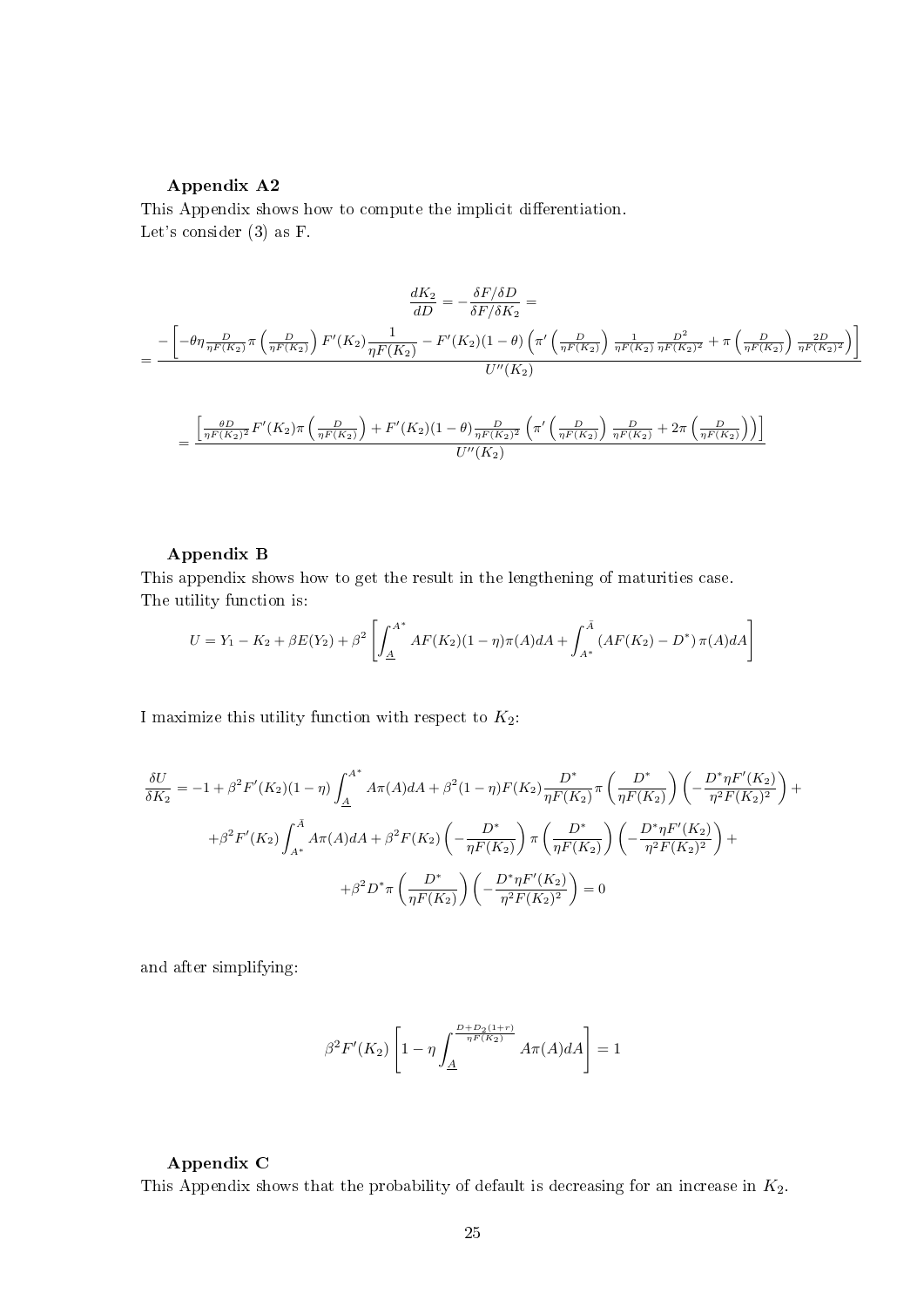The probability of default in case of conditional lending is given by:

$$
\int_{\underline{A}}^{\frac{D+D_1(K_2)}{\eta F(K_2)}} \pi(A) dA
$$

The derivative with respect to  $K_2$  is:

$$
\frac{\delta}{\delta K_2} = \pi \left( \frac{D + D_1(K_2)}{\eta F(K_2)} \right) \left( \frac{\delta \left( \frac{D + D_1(K_2)}{\eta F(K_2)} \right)}{\delta K_2} \right)
$$

That is negative if and only if :

$$
\left(\frac{\delta\left(\frac{D+D_1(K_2)}{\eta F(K_2)}\right)}{\delta K_2}\right) < 0
$$

It implies that:

$$
\left(\frac{\delta\left(\frac{D+D_1(K_2)}{\eta F(K_2)}\right)}{\delta K_2}\right) = \frac{\frac{\delta D_1(K_2)}{\delta K_2}\eta F(K_2) - (D+D_1(K_2))\eta F'(K_2)}{\eta^2 F(K_2)^2} < 0
$$

It must be that:

$$
\frac{\delta D_1(K_2)}{\delta K_2} F(K_2) < (D + D_1(K_2))F'(K_2)
$$

Assuming that the credit ceiling is binding (and  $E(A) = 1$ ), I get:

$$
\frac{\frac{\delta D_1(K_2)}{\delta K_2}}{\eta} < F'(K_2)
$$

#### Appendix C1

This Appendix shows how to get the result in the conditional lending case. The utility function is:

$$
U = Y_1 - K_2 + D_1(K_2) + \int_{\underline{A}}^{\frac{D^*}{\eta F(K_2)}} \left[ AF(K_2)(1-\eta) \right] \pi(A) dA +
$$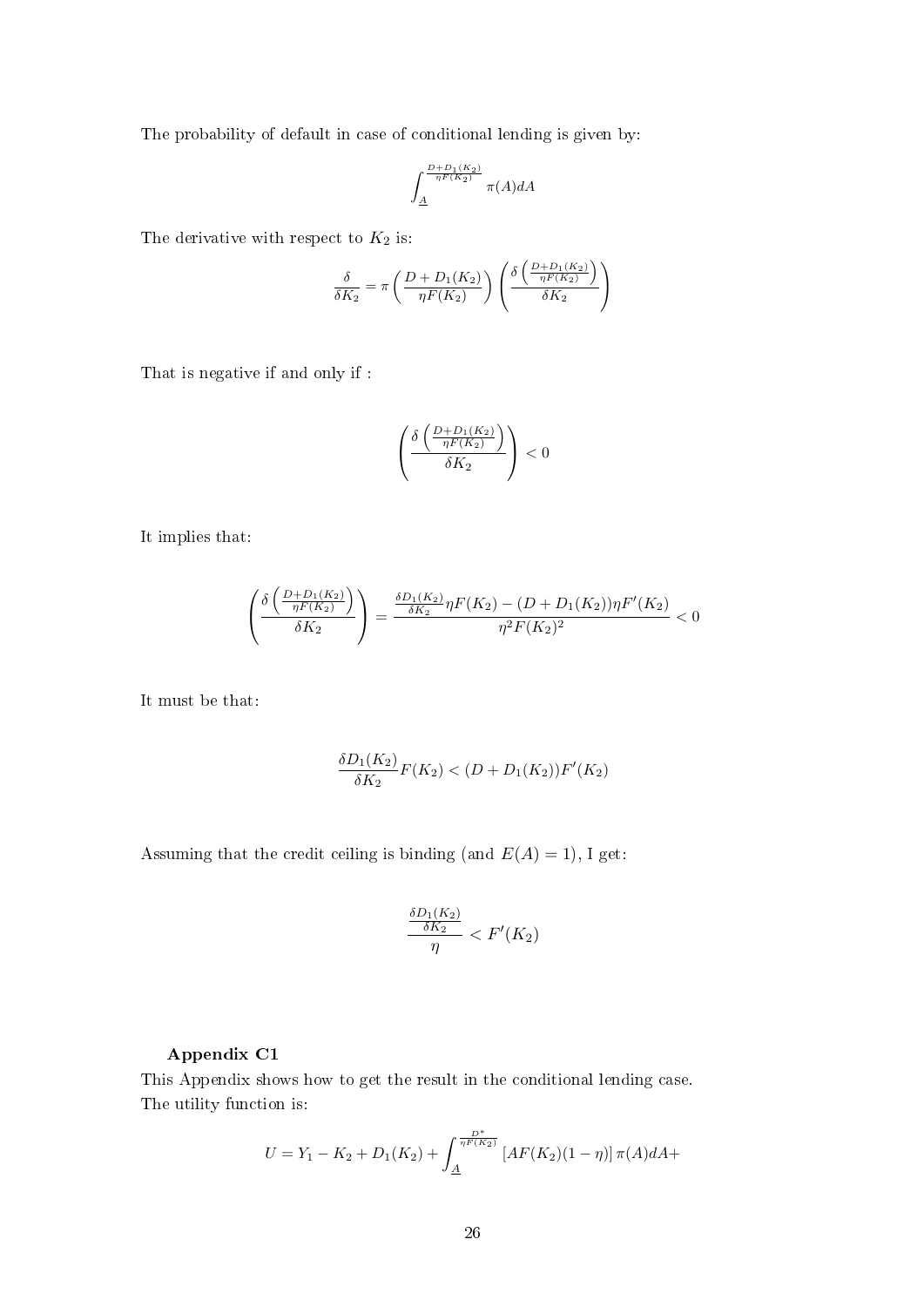$$
+\int_{\frac{D^*}{\eta F(K_2)}}^{\bar{A}(K^*)} \left[AF(K_2) - (D_1(K_2) + D)\right] \pi(A) dA
$$

I maximize it with respect to  $K_2$ :

$$
\frac{\delta U}{\delta K_2} = -1 + \eta E(A) F'(K_2) + (1 - \eta) F'(K_2) \int_A^{A^*} A\pi(A) dA + (1 - \eta) F(K_2) \frac{D + D_1(K_2)}{\eta F(K_2)} \pi \left(\frac{D + D_1(K_2)}{\eta F(K_2)}\right) (\dots) +
$$
  
+
$$
F'(K_2) \int_{A^*}^{\bar{A}(K_2)} A\pi(A) dA + F(K_2) \left[ \bar{A}(K_2) \pi(\bar{A}(K_2)) \bar{A}'(K_2) - \frac{D + D_1(K_2)}{\eta F(K_2)} \pi \left(\frac{D + D_1(K_2)}{\eta F(K_2)}\right) (\dots) \right] +
$$
  
-
$$
\eta E(A) F'(K_2) \int_{A^*}^{\bar{A}(K_2)} \pi(A) dA - \eta E(A) F(K_2) \left[ \pi(\bar{A}(K_2) \bar{A}'(K_2) - \pi \left(\frac{D + D_1(K_2)}{\eta F(K_2)}\right) (\dots) \right] = 0
$$

and rearranging I get:

$$
F'(K_2)\left[E(A) - \eta \int_{\underline{A}}^{A^*} A\pi(A)dA + \eta E(A)\int_{\underline{A}}^{A^*} \pi(A)dA\right] = 1 - F(K_2)\pi(\bar{A}(K_2))\bar{A}'(K_2)\left[\bar{A}(K_2) - \eta E(A)\right]
$$

It is necessary now to make some assumptions for the shock probability distribution. To do that, I consider that the probability of default in case of conditional lending can be written as:

$$
\int_{\frac{A}{\eta F(K_2)}}^{\frac{D+D_1(K_2)}{\eta F(K_2)}} \pi(A)dA
$$
  

$$
1 - \int_{\frac{D+D_1(K_2)}{\eta F(K_2)}}^{\bar{A}(K_2)} \pi(A)dA
$$

or

Thus, the derivative of these two expressions with respect to  $K_2$  is:

$$
\frac{\delta}{\delta K_2} = \pi \left( \frac{D + D_1(K_2)}{\eta F(K_2)} \right) \frac{\frac{\delta D_1(K_2)}{\delta K_2} \eta F(K_2) - (D + D_1(K_2)) \eta F'(K_2)}{\eta^2 F(K_2)^2} = 0
$$

and

$$
\frac{\delta}{\delta K_2} = -\left(\pi(\bar{A}(K_2))\bar{A}'(K_2) - \pi\left(\frac{D+D_1(K_2)}{\eta F(K_2)}\right)\frac{\frac{\delta D_1(K_2)}{\delta K_2}\eta F(K_2) - (D+D_1(K_2))\eta F'(K_2)}{\eta^2 F(K_2)^2}\right) = 0
$$

that must be equal:

$$
\pi\left(\frac{D+D_1(K_2)}{\eta F(K_2)}\right) \frac{\frac{\delta D_1(K_2)}{\delta K_2} \eta F(K_2) - (D+D_1(K_2)) \eta F'(K_2)}{\eta^2 F(K_2)^2} = +
$$

$$
-\left(\pi(\bar{A}(K_2))\bar{A}'(K_2) - \pi\left(\frac{D+D_1(K_2)}{\eta F(K_2)}\right)\frac{\frac{\delta D_1(K_2)}{\delta K_2} \eta F(K_2) - (D+D_1(K_2)) \eta F'(K_2)}{\eta^2 F(K_2)^2}\right)
$$